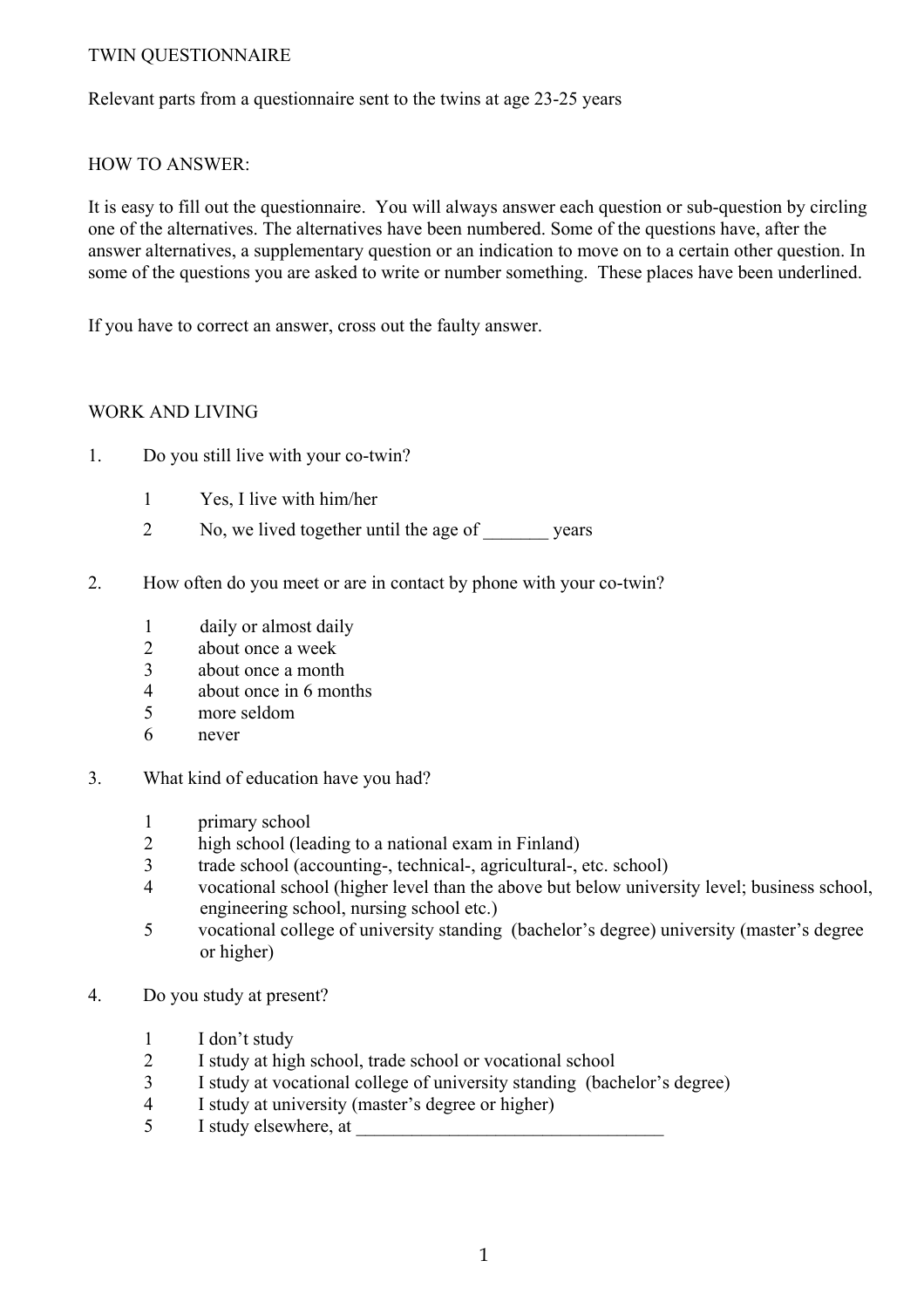- 5. Are you at present? (mainly)
	- 1 working, outside home
	- 2 working at home
	- 3 student
	- 4 unemployed
	- 5 at the military service
	- $6$  on pension something else, what?
- 6. How many hours per week do you work for wages?

\_\_\_\_\_\_\_\_\_ hours per week

7. What is your present occupation? Explain in as much detail as possible, e.g. instead of salesman/woman, use expressions: salesman/woman at a kiosk, salesman/woman at a flower shop, etc.

 $\mathcal{L}_\mathcal{L} = \{ \mathcal{L}_\mathcal{L} = \{ \mathcal{L}_\mathcal{L} = \{ \mathcal{L}_\mathcal{L} = \{ \mathcal{L}_\mathcal{L} = \{ \mathcal{L}_\mathcal{L} = \{ \mathcal{L}_\mathcal{L} = \{ \mathcal{L}_\mathcal{L} = \{ \mathcal{L}_\mathcal{L} = \{ \mathcal{L}_\mathcal{L} = \{ \mathcal{L}_\mathcal{L} = \{ \mathcal{L}_\mathcal{L} = \{ \mathcal{L}_\mathcal{L} = \{ \mathcal{L}_\mathcal{L} = \{ \mathcal{L}_\mathcal{$ 

 $\mathcal{L}_\mathcal{L} = \{ \mathcal{L}_\mathcal{L} = \{ \mathcal{L}_\mathcal{L} = \{ \mathcal{L}_\mathcal{L} = \{ \mathcal{L}_\mathcal{L} = \{ \mathcal{L}_\mathcal{L} = \{ \mathcal{L}_\mathcal{L} = \{ \mathcal{L}_\mathcal{L} = \{ \mathcal{L}_\mathcal{L} = \{ \mathcal{L}_\mathcal{L} = \{ \mathcal{L}_\mathcal{L} = \{ \mathcal{L}_\mathcal{L} = \{ \mathcal{L}_\mathcal{L} = \{ \mathcal{L}_\mathcal{L} = \{ \mathcal{L}_\mathcal{$ 

- 8. During the past 12 months, have you been unemployed or dismissed from work?
	- 1 not at all
	- 2 a month or less
	- 3 2-3 months
	- 4 4-6 months
	- 5 7-11 months
	- 6 whole the year
- 9. What is your present financial situation?
	- 1 very good<br>2 fairly good
	- fairly good
	- 3 average
	- 4 fairly bad
	- 5 very bad
- 10. Have you done military service?
	- 1 no
	- 2 presently serving
	- 3 fully served
	- 4 partially served
	- 5 delayed
	- 6 freed from service
- 11. What is your military service grade
	- 1 A1 or A2
	- 2 B1 or B2
	- 3 C or D
	- 4 E
	- 5 I don't remember
- 12. Where do you live at present?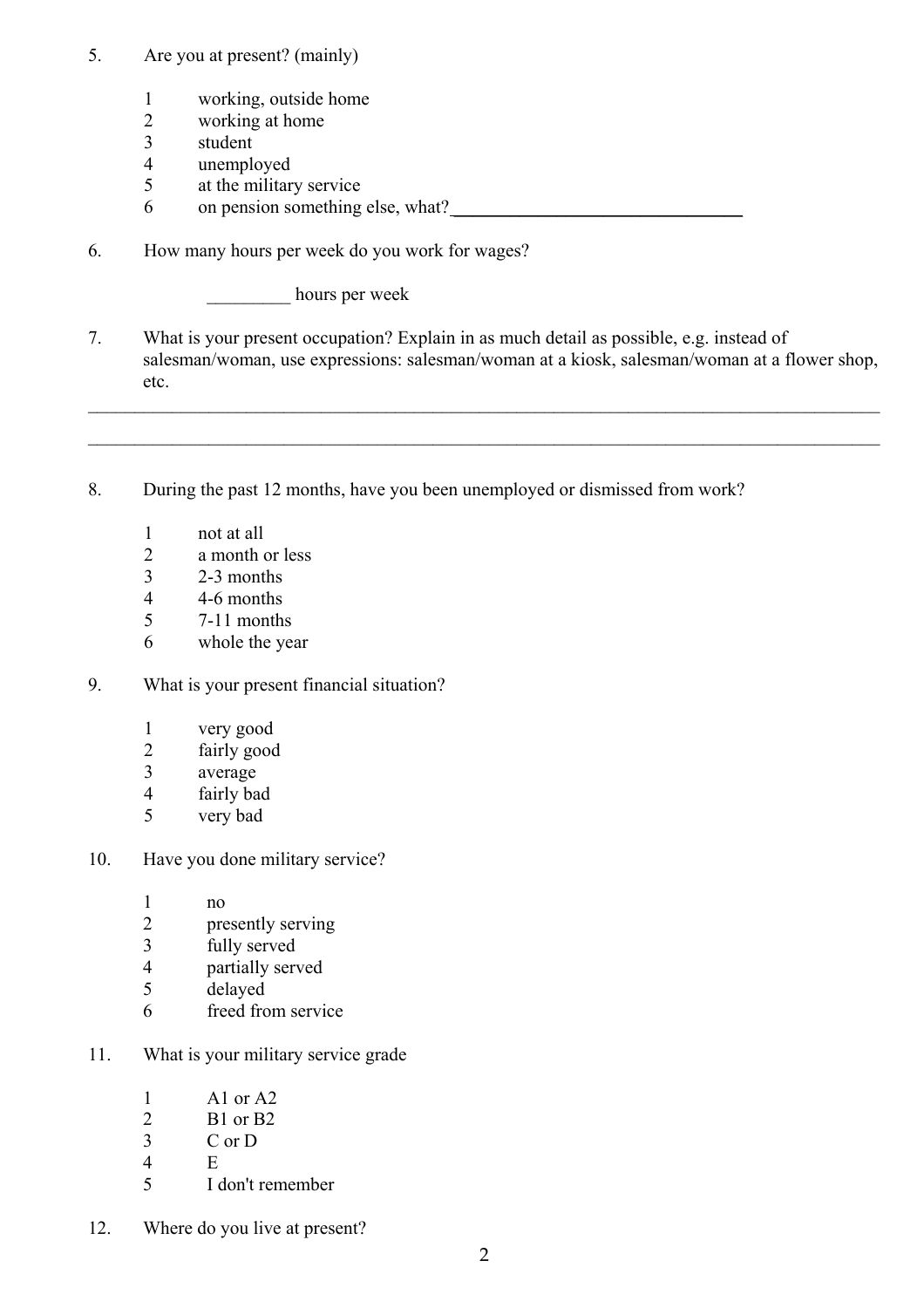- 1 in the capital area
- 2 in another city of at least 20 000 inhabitants
- 3 in a city of less than 20 000 inhabitants
- 4 in a densely populated rural community
- 5 in another rural place
- 13. For how long have you lived at your present place of residence?
	- 1 less than a year
	- 2  $1-2$  years
	- 3 3-4 years
	- 4 more than 5 years
- 14. How many times have you moved since you were 18 years of age?
	- 1 0 times
	- 2 once
	- 3 2-4 times
	- 4 times or more
- 15. Do you live with
	- 1 a spouse / cohabitant 2 vour parent(s)
	- your parent(s)
	- 3 alone
	- 4 alone with children
	- 5 other (e.g. study mates or sibs)

### HEALTH

- 16. How do you consider your health? is it presently
	- 1 very good<br>2 rather good
	- rather good
	- 3 mediocre
	- 4 rather poor
	- 5 very poor
- 17. During the past six months have you had any of the following symptoms and if so, how often?

|                                 | Seldom or<br>not at all | About once<br>a month | About once<br>a week | Almost<br>daily |
|---------------------------------|-------------------------|-----------------------|----------------------|-----------------|
| A Stomach pains                 |                         |                       |                      |                 |
| <b>B</b> Tension or nervousness |                         |                       |                      |                 |
| C Sleeping disorders            |                         |                       |                      |                 |
| D Headaches                     |                         |                       |                      |                 |
| E Low back pain                 |                         |                       |                      |                 |
| F Back or neck pains            |                         |                       |                      |                 |

18. Has a doctor ever said you would suffer from migraine headaches?

1 yes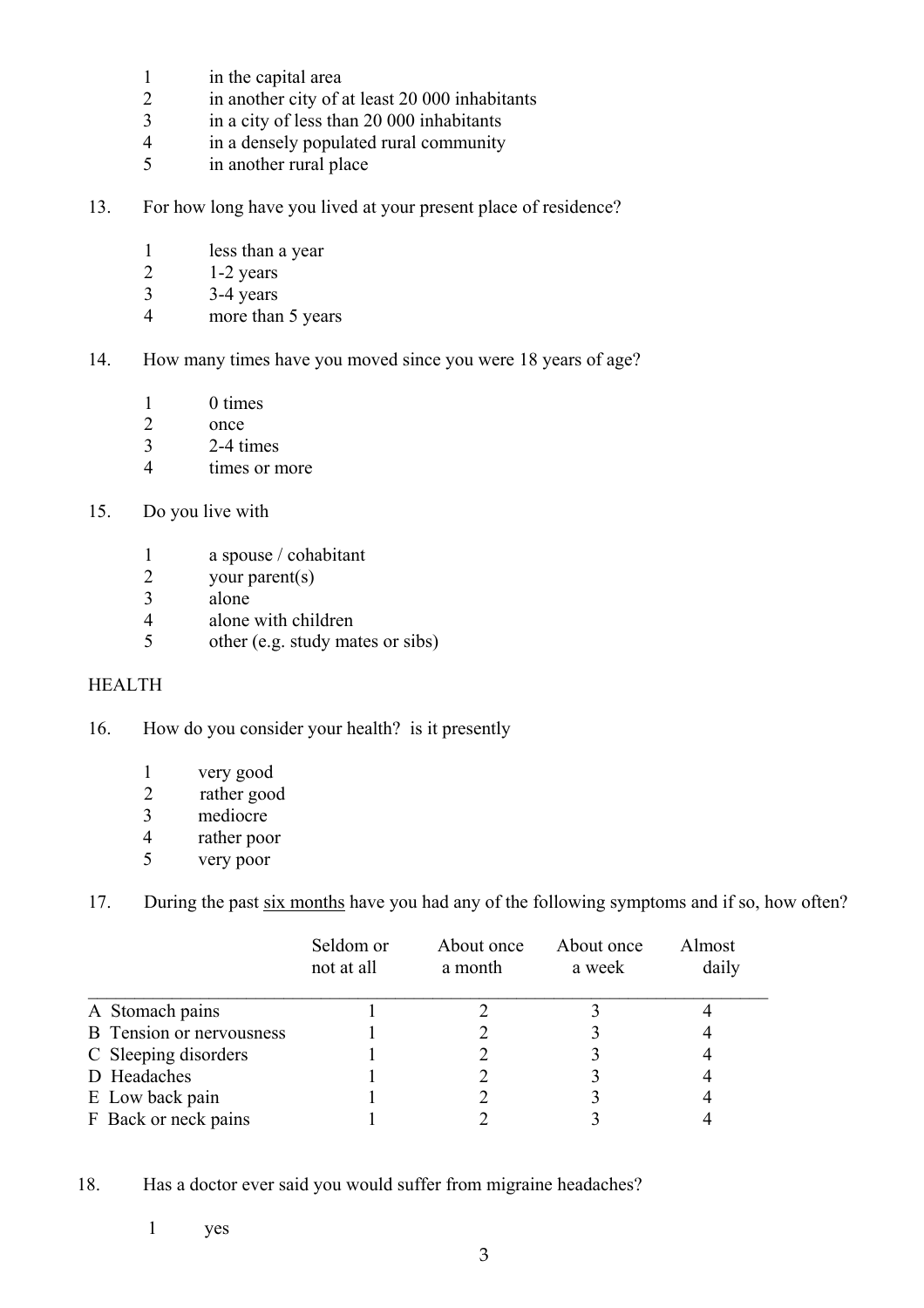- 2 no
- 19. Have you ever suffered from anorexia nervosa?
	- 1 yes
	- 2 no
	- 3 I do not know
- 20. Have you ever suffered from bulimia?
	- 1 yes
	- 2 no
	- 3 I do not know
- 21. Has anyone ever said that you may have an eating disorder (anorexia, bulimia or other eating disorder)?
	- 1 yes
	- $2 \qquad \qquad$ no
- 22. Has a doctor diagnosed you with asthma?
	- 1. no
	- 2. yes (if yes, please also answer the following)
		- A. How old were you then?……….. years
		- B. How old were you when the symptoms of asthma (coughing, shortness of breath and/or wheezing) started? ………years
		- C. Do you still have symptoms of asthma?
			- 1. no How old were you when the symptoms ceased?………years
			- 2. yes
		- D. Have you ever had or do you still have reimbursed medication for asthma? (from the Social Insurance Institution)
			- 1. yes
			- 2. no
	- 23. Has a doctor diagnosed you with hay fever?
		- 1. no (go to question 24)
		- 2. yes (if yes, please also answer the following questions)
			- A. Was the diagnosis confirmed by skin tests?
				- 1 no
				- 2 yes
			- B. How old were you when the hay fever was detected?……..years
			- C. How old were you when the symptoms of hay fever started?…….years
			- D. How old were you when you last had symptoms of hay fever?…….years
	- 24. Have you been diagnosed with some other allergic disease than hay fever or asthma?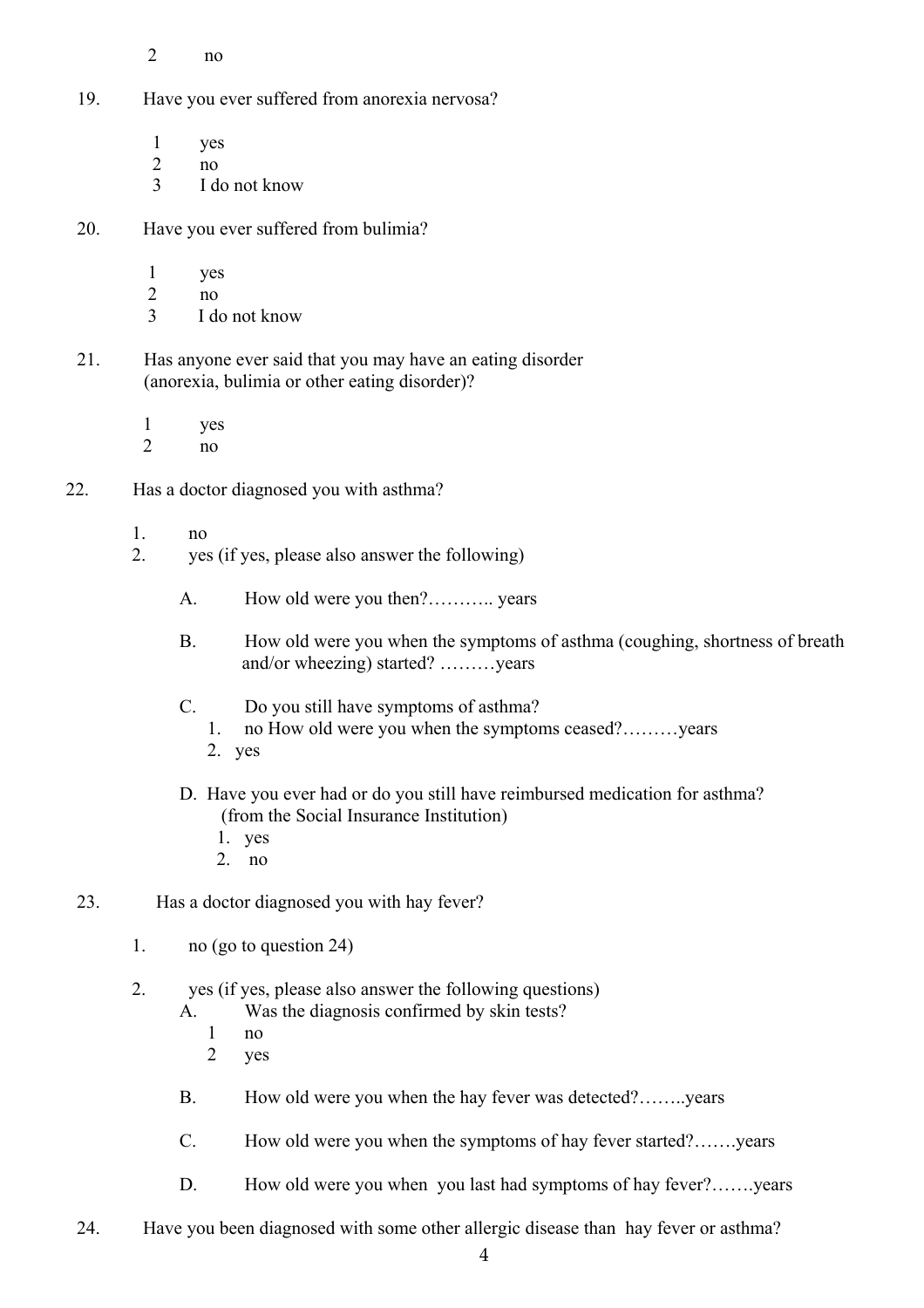|     | 1.<br>2.                                                     | no                                                                                                                   |
|-----|--------------------------------------------------------------|----------------------------------------------------------------------------------------------------------------------|
| 25. |                                                              | Have you ever had back pain lasting for more than one day?                                                           |
|     | 1.<br>2.<br>3 <sub>1</sub><br>4.                             | never<br>1-2 times<br>3-9 times<br>over 10 times                                                                     |
| 26. |                                                              | What was your back pain like when it was at its worst?                                                               |
|     | 1.<br>2.<br>3.<br>4.                                         | I have not had back pain<br>ischias (pain radiating to the lower extremity)<br>lumbalgia (acute pain attack in back) |
| 27. |                                                              | Do you have a chronic disease, defect or injury that handicaps you in every day life?                                |
|     | 1.<br>2.                                                     | no                                                                                                                   |
| 28. |                                                              | Do you regularly (throughout the year or seasonally) use a medication for an illness?                                |
|     | 1.<br>2.                                                     | no<br>yes. Please describe the medication and the indication                                                         |
| 29. |                                                              | How many full working days did you miss because of an illness during the past 12 months                              |
| 30. |                                                              | How urgent do you think your need for dental care to be?                                                             |
|     | 1.<br>2.<br>3 <sub>1</sub><br>4.<br>5.<br>6.                 | great<br>moderate<br>small<br>very small<br>I have no need for dental care<br>I cannot tell                          |
| 31. |                                                              | How many filled teeth do you have?                                                                                   |
|     | 1<br>$\overline{2}$<br>$\overline{3}$<br>$\overline{4}$<br>5 | none<br>$1-4$<br>$5 - 10$<br>over 10<br>I cannot tell                                                                |
| 32. |                                                              | Do you gums bleed when you brush your teeth?                                                                         |
|     | 1.                                                           | almost always                                                                                                        |

- 
- 2. every week 3. occasionally
- 4. never
- 5. I cannot tell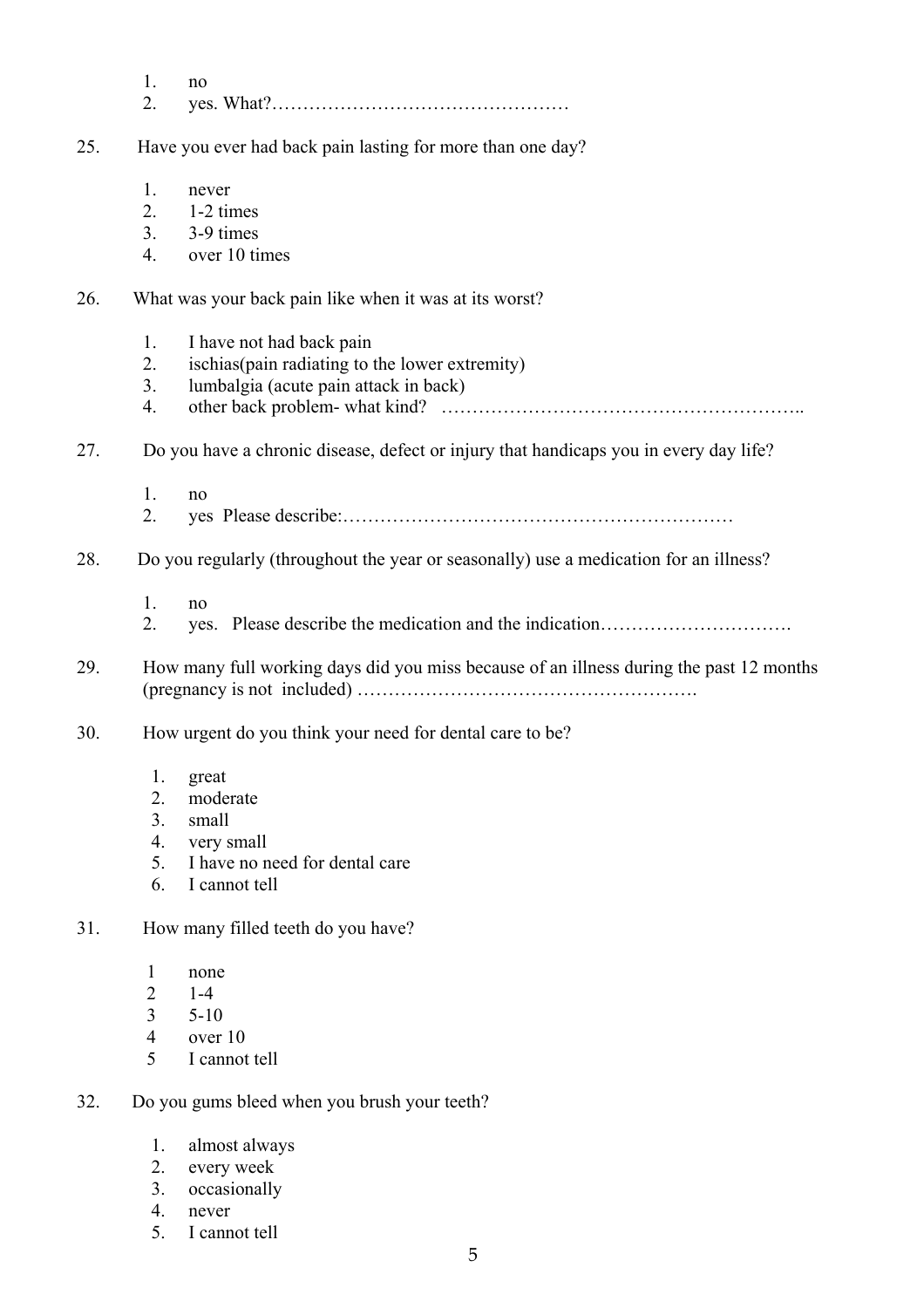- 33. Have your wisdom teeth been removed?
	- 1. no
	- 2. yes, one from upper jaw
	- 3. yes, both from upper jaw
	- 4. yes, one from lower jaw
	- 5. yes, both from lower jaw
	- 6. I cannot tell

34. Have your wisdom teeth caused you problems or pain?

- 1. no
- 2. yes
- 3. I cannot say
- 35. Do you grind your teeth?
	- 1. every night
	- 2. weekly
	- 3. occasionally
	- 4. never
	- 5. I cannot tell

### HEIGHT, WEIGHT, DIETING

| 36. | What is your current height?                                                                      | <sub>cm</sub> |
|-----|---------------------------------------------------------------------------------------------------|---------------|
| 37. | What is your current weight?<br>(if pregnant, pregnancy not included)?                            | kg            |
| 38. | At your current height, what has been your highest weight<br>(in females pregnancy not included)? | kg            |
| 39. | At your current height, what has been your lowest weight?                                         | $k\mathbf{g}$ |
| 40. | What do consider to be your ideal weight?                                                         | kg            |

- 41. How many times in your life time have you lost 5 kg or more?
	- 1 none
	- 2 once
	- 3 2 4 times
	- 4 5 or more times

### 42. A. Have you ever used laxatives, diuretics, or enemas in order to control your weight?

- 1 Yes, frequently under the past 3 months
- 2 Yes, frequently some time in the past for at least a period of 3 months
- 3 I have tried some time
- 4 Never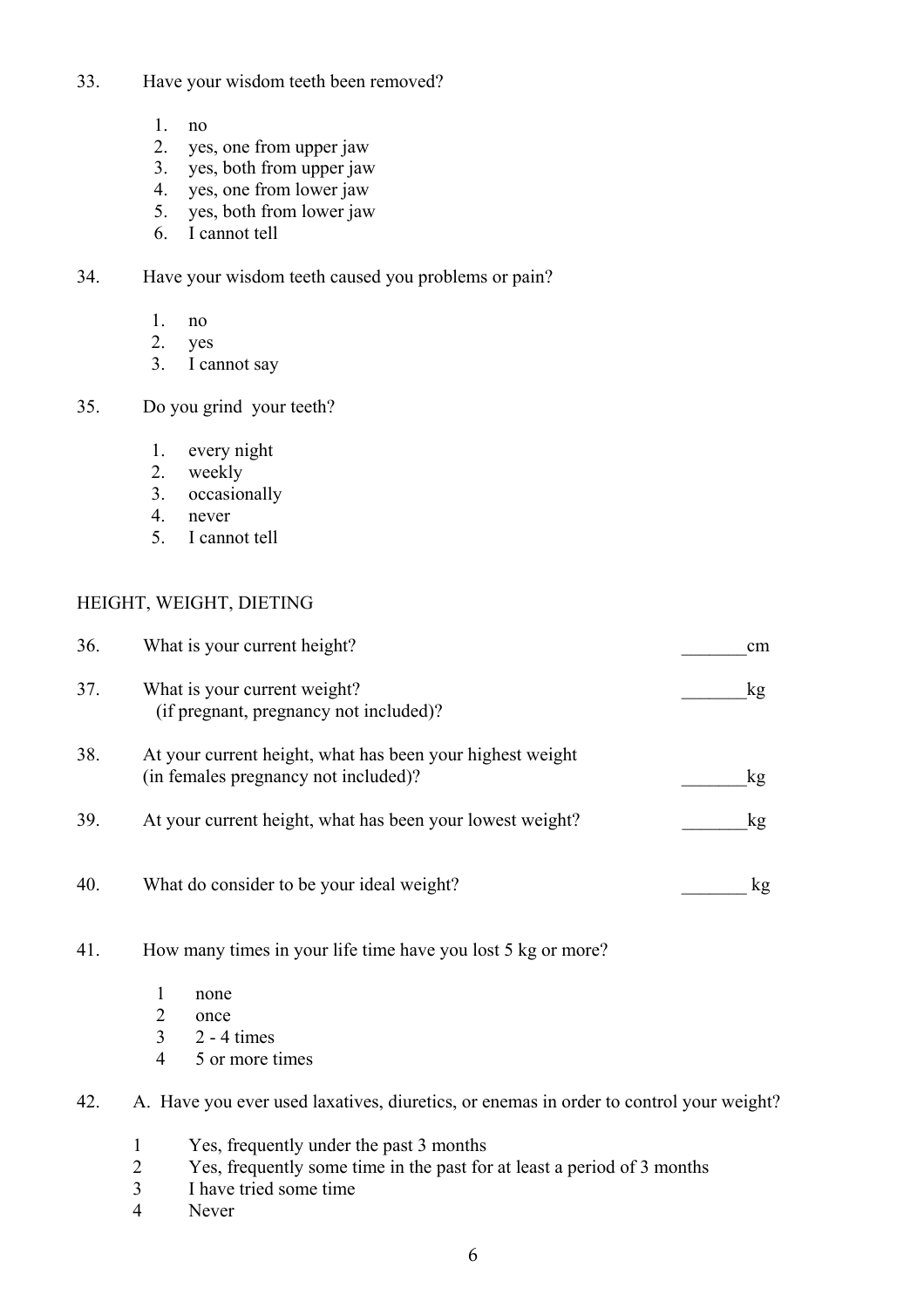B. Have you ever used hormones (eg. anabolic steroids), nutritional supplements, or other special products to enhance your muscle mass?

- 1 Yes, repeatedly during past 3 months.
- 2 Yes, repeatedly for at least 3 months in the past.
- 3 I've tried that a few times.
- 4 No, not at all.
- 43. Please circle the correct alternative in the following statements

|               |                                                                           | always         | usually $\vert$ often $\vert$ some- |                       |             | rarely         | never                     |
|---------------|---------------------------------------------------------------------------|----------------|-------------------------------------|-----------------------|-------------|----------------|---------------------------|
|               |                                                                           |                |                                     |                       | times       |                |                           |
|               | A I eat sweets and carbohydrates without feeling nervous.                 | $\mathbf{A}$   | B                                   | $\mathcal{C}$         | D           | E              | F                         |
|               | $B I$ think that my stomach is too big.                                   | $\mathbf{A}$   | B                                   | $\mathcal{C}$         | D           | E              | $\mathbf F$               |
| $\mathcal{C}$ | I eat when I am upset.                                                    | $\mathbf{A}$   | B                                   | $\overline{C}$        | D           | E              | $\mathbf F$               |
|               | $D I$ stuff myself with food.                                             | $\mathbf{A}$   | B                                   | $\overline{C}$        | D           | E              | $\overline{F}$            |
|               | $E$ I think about dieting.                                                | $\mathbf{A}$   | B                                   | $\overline{C}$        | D           | E              | $\overline{F}$            |
|               | $F I$ think that my thighs are too large.                                 | $\mathbf{A}$   | $\overline{B}$                      | $\overline{C}$        | D           | E              | $\boldsymbol{\mathrm{F}}$ |
|               | G I feel extremely guilty after overeating.                               | $\mathbf{A}$   | B                                   | $\overline{C}$        | D           | $\overline{E}$ | $\boldsymbol{\mathrm{F}}$ |
|               | $H I$ think that my stomach is just the right size.                       | $\mathbf{A}$   | B                                   | $\overline{C}$        | D           | E              | ${\bf F}$                 |
|               | $\overline{1}$ $\overline{1}$ am terrified of gaining weight.             | A              | B                                   | $\overline{C}$        | D           | E              | $\boldsymbol{\mathrm{F}}$ |
| J             | I feel satisfied with the shape of my body.                               | $\overline{A}$ | $\bf{B}$                            | $\overline{C}$        | D           | E              | $\boldsymbol{\mathrm{F}}$ |
|               | $K I$ exaggerate or magnify the importance of weight.                     | $\mathbf{A}$   | B                                   | $\overline{C}$        | D           | E              | $\mathbf F$               |
|               | $L \mid I$ have gone on eating binges where I felt that I could not stop. | $\mathbf{A}$   | B                                   | $\overline{C}$        | D           | E              | $\overline{F}$            |
|               | M I am preoccupied with the desire to be thinner.                         | $\mathbf{A}$   | B                                   | $\overline{C}$        | D           | E              | $\mathbf{F}$              |
|               | N I think about bingeing (overeating).                                    | $\mathbf{A}$   | $\overline{B}$                      | $\overline{C}$        | D           | E              | ${\bf F}$                 |
|               | O $\vert$ I think my hips are too big.                                    | $\mathbf{A}$   | $\bf{B}$                            | $\mathcal{C}$         | D           | E              | ${\bf F}$                 |
| $\mathbf{P}$  | I eat moderately in front of others and stuff myself when they            | $\mathbf{A}$   | $\overline{B}$                      | $\overline{C}$        | D           | $\overline{E}$ | $\overline{F}$            |
|               | are gone.                                                                 |                |                                     |                       |             |                |                           |
|               | Q If I gain a pound, I worry that I will keep gaining.                    | $\mathbf{A}$   | $\bf{B}$                            | $\mathcal{C}$         | D           | E              | $\mathbf F$               |
|               | $R/I$ have the thought of trying to vomit in order to lose weight.        | $\mathbf{A}$   | B                                   | $\overline{C}$        | D           | E              | F                         |
|               | $S \mid I$ think that my thighs are just the right size.                  | $\mathbf{A}$   | $\bf{B}$                            | $\overline{C}$        | D           | E              | $\overline{F}$            |
|               | T I think my buttocks are too large.                                      | A              | B                                   | $\overline{C}$        | D           | E              | $\mathbf{F}$              |
|               | $U I$ eat or drink in secrecy.                                            | $\mathbf{A}$   | $\mathbf B$                         | $\overline{\text{C}}$ | $\mathbf D$ | E              | $\boldsymbol{\mathrm{F}}$ |
|               | $V I$ think that my hips are just the right size.                         | $\mathbf{A}$   | $\bf{B}$                            | $\overline{C}$        | D           | E              | $\boldsymbol{\mathrm{F}}$ |
|               | W I am satisfied with my height.                                          | $\mathbf{A}$   | $\overline{B}$                      | $\overline{C}$        | D           | E              | $\boldsymbol{\mathrm{F}}$ |
|               | $X I$ would like to be more muscular.                                     | A              | $\bf{B}$                            | $\overline{C}$        | D           | E              | $\overline{F}$            |

### PHYSICAL ACTIVITY

- 44. Is your current physical fitness
	- 1 Very good
	- 2 Quite good<br>3 Satisfactory
	- **Satisfactory**
	- 4 Quite poor<br>5 Very poor
	- Very poor

45. How much time daily do you spend walking, bicycling, jogging, or skiing to your work?

- 1 Less than 15 min
- 2 15 30 min<br>3 30 60 min
- 30 60 min
- 4 1 hour or more
- 5 I don't work or study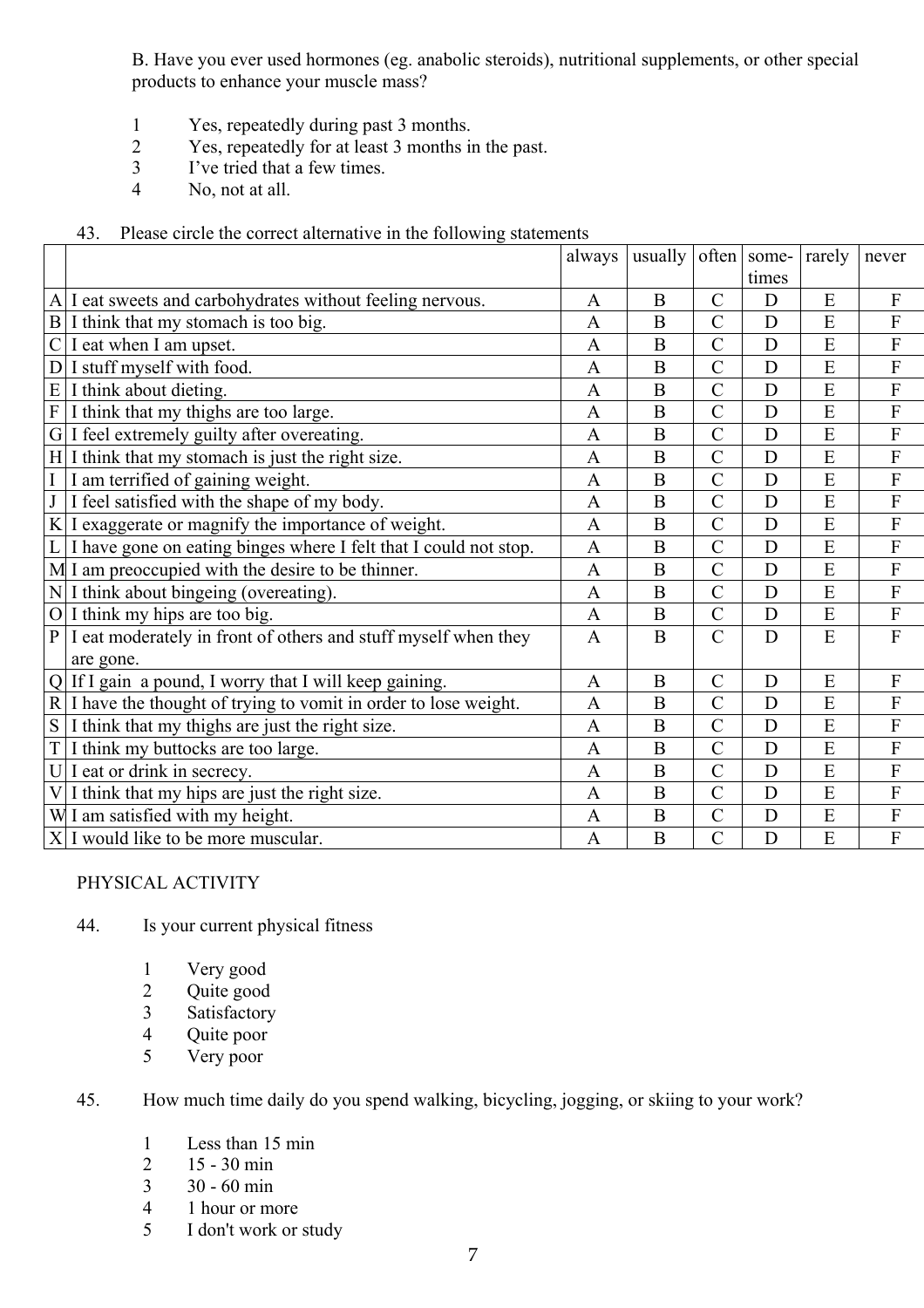- 46. Which of the following descriptions best suits your work?
	- 1 Largely sedentary work, not much walking during the working day
	- 2 Sedentary or standing work involving some walking, but not much lifting or carrying
	- 3 work involving a lot of walking, lifting or carrying
	- 4 heavy manual work, involving lifting or carrying heavy objects, digging, logging, etc.
	- 5 I don't work or study
- 47 How much do you engage in leisure physical activity? If the amount varies a great deal during different seasons, indicate the alternative that best corresponds to the average situation.
	- 1. I practice several times a week at a competitive level
	- 2. I engage in leisure time physical activity at least 3 hours a week
	- 3. I walk, bicycle or other wise exercise without too much sweating at least four hours a week.
	- 4. I don't really exercise
- 48 How often do you exercise in your leisure time?
	- 1 not at all
	- 2 less than once a month
	- 3 1-2 times a month
	- 4 once a week
	- 5 2-3 times a week
	- 6 4-5 times a week
	- 7 about every day
- 49 How intense are you leisure time activities usually?
	- 1 equal to walking
	- 2 walking+light jogging
	- 3 light jogging
	- 4 running
- 50 How long do you exercise per occasion?
	- 1 less than 30 min
	- 2 half an hour to under one hour
	- 3 one hour to under 2 hours
	- 4 two hours or more
- 51. How much are you on your feet and on the move daily (e.g. at home or in the garden) during your leisure time (excluding work, going to work, or 'exercising')
	- 1 less than 30 min
	- 2 half an hour to under one hour
	- 3 one hour to under 2 hours
	- 4 two hours or more
- 52 How much time do you spend reading, doing handicrafts, watching tv, surfing the internet, playing with computers or sitting in a car / other sedentary activities per day?
	- 1 less than 30 min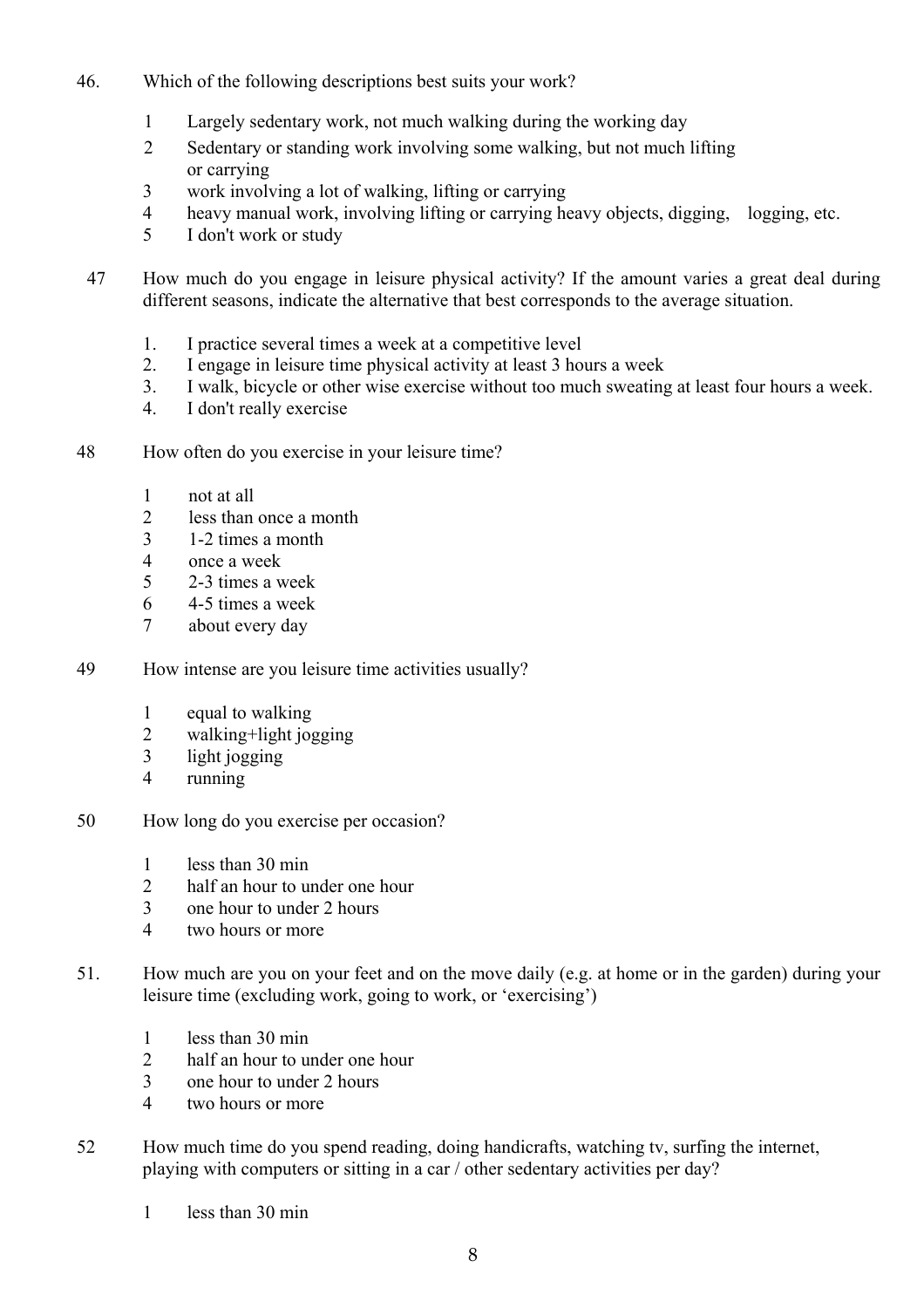- 2 half an hour to under one hour
- 3 one hour to under 2 hours
- 4 two hours or more

### HUMAN RELATIONS

- 53. For how long has your present relationship lasted?
	- 1 I don't have a relationship at present
	- 2 I have a relationship which began vears ago
- 54. Are you or your spouse pregnant at the moment?
	- 1 yes
	- 2 no
- 55. Do you have own children?
	- 1 no
	- 2 yes, one child
	- 3 yes, two or more children
- 56. How many relationships have you had where you have lived together with someone?
	- 1 none
	- 2 one
	- $3$  two
	- 4 three or more
- 57. How many sexual partners have you had?
	- 1 none
	- 2 one
	- $3$  two
	- 4 three or four
	- 5 five or more
- 58. What age were you when you first engaged in sexual intercourse?

 \_\_\_\_\_ years old no experience

- 59. Which statement fits your opinion better?
	- 1 people should be sexually experienced before marriage
	- 2 it is better that married couples have their first experiences with each other
- 60. When you think about your sexlife, do you think it is
	- 1 very satisfying
	- 2 fairly satisfying
	- 3 neither satisfying or unsatisfying
	- 4 fairly unsatisfying
	- 5 very unsatisfying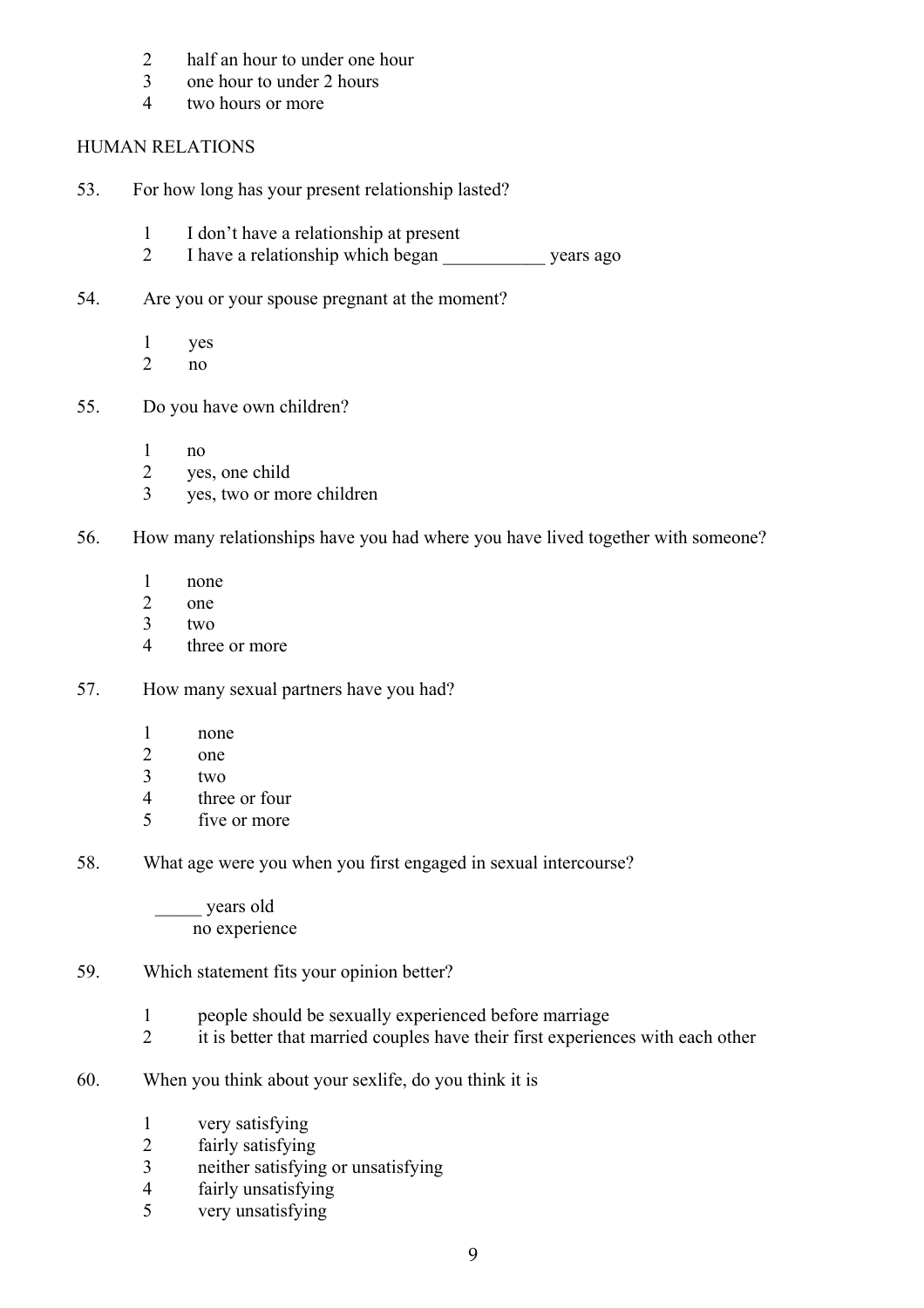### ALCOHOL CONSUMPTION

- 61. How often do you use alcohol? Count also times when you only take a small amount, like half a bottle of beer.
	- 1 daily
	- 2 about twice a week
	- 3 about once a week
	- 4 a couple of times a month
	- 5 about once a month
	- 6 about once in two months
	- 7 3-4 times a year
	- 8 once a year or less frequently
	- 9 I don't use alcohol at all
- 62. At present, how often do you within one occasion use more than five bottles of beer, or more than a bottle of wine, or more than half a bottle of hard liquor (or a corresponding amount of alcohol)?
	- 1 daily
	- 2 about twice a week
	- 3 about once a week
	- 4 a couple of times a month
	- 5 about once a month
	- 6 about once in two months
	- 7 3-4 times a year
	- 8 once a year or less frequently
	- 9 never
	- 10 I don't use alcohol at all
- 63. How often do you use alcohol to get drunk?
	- 1 daily
	- 2 about twice a week
	- 3 about once a week
	- 4 a couple of times a month
	- 5 about once a month
- 6 about once in two months
- 7 3-4 times a year
- 8 once a year or less frequently
- 9 never
- 10 I don't use alcohol at all

64. In the past 4 weeks, on how many days have you used beer, wine or strong alcohol beverages?

\_\_\_\_\_\_\_\_\_ days not at all

65. How many units of alcohol have you taken at those times?

 $\Box$  unit  $\Box$ 

I don't use alcohol

- 
- A bottle of beer or cider (33 cl)
- A glass of wine  $(12 \text{ cl})$
- A small glass of strong wine (8 cl)
- A dose of hard liquor (4 cl)

66. What's the most you have ever drunk during a 24 h period (even if this only happened once, for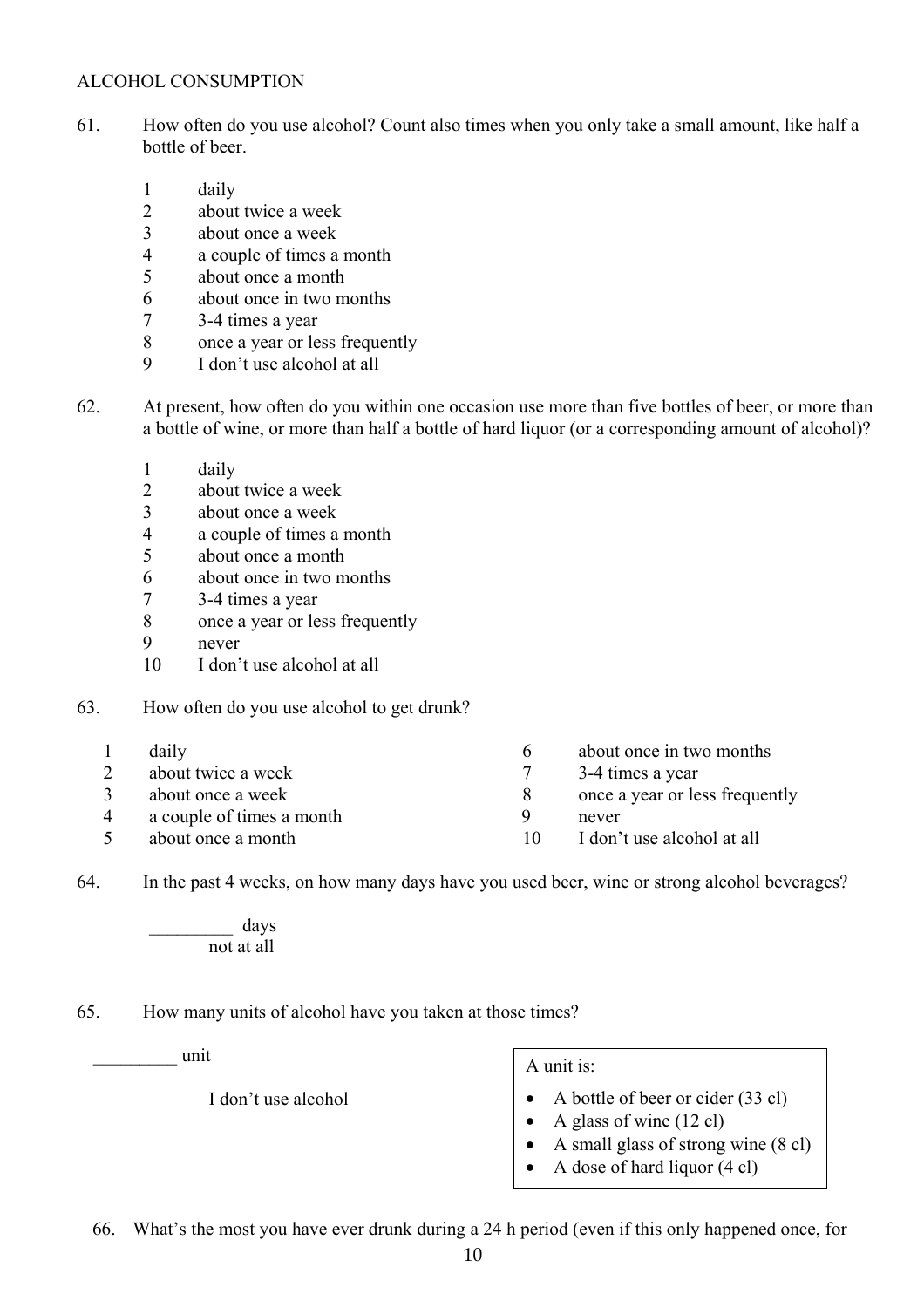examples on a national holidays)? (An estimate is enough if you cannot remember exactly)

| units               | E.g.:                                                                                                                                |
|---------------------|--------------------------------------------------------------------------------------------------------------------------------------|
| I don't use alcohol | 24 bottles of beer is 24 units<br>A bottle $(0.75 \text{ l})$ of wine is 6 unitss<br>A bottle $(0.51)$ of hard liquor is 13<br>units |

67. Next we will ask about your past and current habits and experiences associated with alcohol. If you don't use alcohol at all, skip to the next question.

|    | A. Do/did you take a drink before going to a party?                                                                               | Yes        | N <sub>0</sub> |
|----|-----------------------------------------------------------------------------------------------------------------------------------|------------|----------------|
|    | B. Do/did you usually drink a bottle of wine or corresponding<br>amount of beer or other alcoholic beverages over the<br>weekend? | Yes        | N <sub>0</sub> |
|    | C. Do/did you drink a couple of drinks (or beers) a day to relax?                                                                 | Yes        | N <sub>0</sub> |
|    | D. Do/did you tolerate more alcohol now than before?                                                                              | Yes        | No             |
|    | E. Have/had you difficulties not drinking more than your friends?                                                                 | Yes        | N <sub>0</sub> |
| F. | Do/did you fall as leep after moderate drinking without<br>knowing how you got to bed?                                            | Yes        | No             |
|    | G. Do/did you have a bad conscience after drinking?                                                                               | Yes        | N <sub>0</sub> |
|    | H. Do/did you take a drink (the day after a party) for your hang-<br>over?                                                        | <b>Yes</b> | N <sub>0</sub> |
| L. | Do/did you try to avoid alcoholic beverages for a determined<br>period of time -- e.g., a week?                                   | Yes        | N <sub>0</sub> |
| J. | After you have/had taken a drink, do you fin it hard to stop?                                                                     | Yes        | N <sub>0</sub> |
|    | K. Have/had you ever felt that anyone close to you thinks that you<br>should drink less?                                          | Yes        | N <sub>0</sub> |

### FOOD HABITS

68. How often do you eat breakfast (bread, porridge, youghurt, or other food)?

- 1 every morning
- 2 5-6 times a week
- 3 2-4 times a week
- 4 one or fewer times per week

### 69. How many times per day do you usually eat, consider snacks, too

- 1 1-2 times
- 2 3-4 times
- 3 5-6 times
- 4 7 times or more

### 70. Which of the following descriptions corresponds best to your every day eating?

- 1 I eat regularly daily: my meal and snack times are fairly constant
- 2 I eat quite regularly
- 3 I eat quite irregularly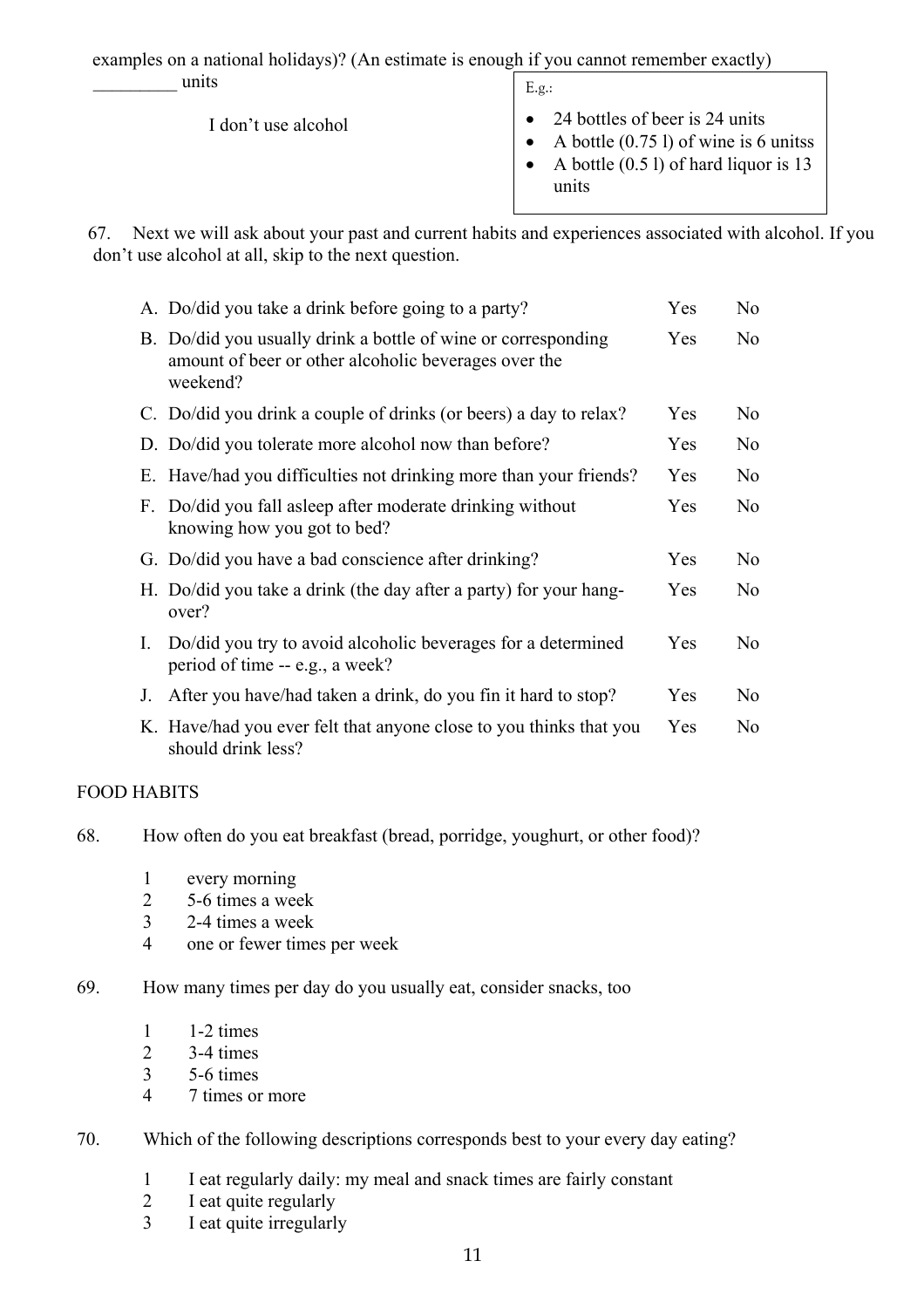- 4 I eat very irregularly: a whole day / days can pass without eating hardly anything and some day I may eat the amount of food of several normal days
- 71. Which of the following descriptions best suits you?
	- 1 I have no trouble eating the amount of food that I need
	- 2 I eat quite often more than I actually needed
	- 3 I try quite often to restrict my eating
	- 4 Sometimes I am on a diet and sometimes I eat more than I needed
	- 72. Circle the alternative that best describes you.

|                                                                                                 | Usua<br>1ly | Often          | Some-<br>times | Seldom         |
|-------------------------------------------------------------------------------------------------|-------------|----------------|----------------|----------------|
| A. During meal times I eat sufficiently and don't have<br>the need to eat snacks between meals. | 1           | $\overline{2}$ | 3              | $\overline{4}$ |
| B. My meals are often replaced by snacks.                                                       |             | $\overline{2}$ | 3              | $\overline{4}$ |
| C. I eat most in the evenings.                                                                  |             | $\overline{2}$ | 3              | $\overline{4}$ |
| D. In the evenings, I eat a lot of snacks.                                                      | 1           | 2              | 3              | 4              |
| E. I wake up to eat at night.                                                                   |             | 2              | 3              | $\overline{4}$ |
| F. I try to eat healthily.                                                                      | -1          | 2              | 3              | 4              |
| G. I avoid fat in food.                                                                         |             | 2              | 3              | 4              |
| H. I try to avoid calories.                                                                     |             | $\overline{2}$ | 3              | $\overline{4}$ |
| I watch TV etc. while I am eating.                                                              |             | 2              | 3              | 4              |
| Advertisements etc. increase my desire to eat.<br>J.                                            |             | 2              | 3              | $\overline{4}$ |
| K. I reward myself often with good food.                                                        |             | 2              | 3              | 4              |
| L. I try to make me feel better by eating or drinking.                                          |             |                | 3              | 4              |

In the following we ask about the foods and drinks you have consumed  $\frac{during}{dt}$  the past year (12 kk?

73. How may slices of bread do you eat in a day (mark 0 if none).

| Dark bread (examples)       | slices per day |
|-----------------------------|----------------|
| Whole-meal bread (examples) | slices per day |
| White bread (examples)      | slices per day |

- 74. How much spread fat do you put on your bread?
	- 1 Very little, a very thin layer
	- 2 Little, a thin layer
	- 3 Moderately
	- 4 Quite much
	- 5 Not at all
- 75. How often do you usually use the following foods (think about the past 12 months)?

| Never | A few times A few times Once a day Several times |  |       |
|-------|--------------------------------------------------|--|-------|
|       | per month or per week                            |  | a day |
|       | less                                             |  |       |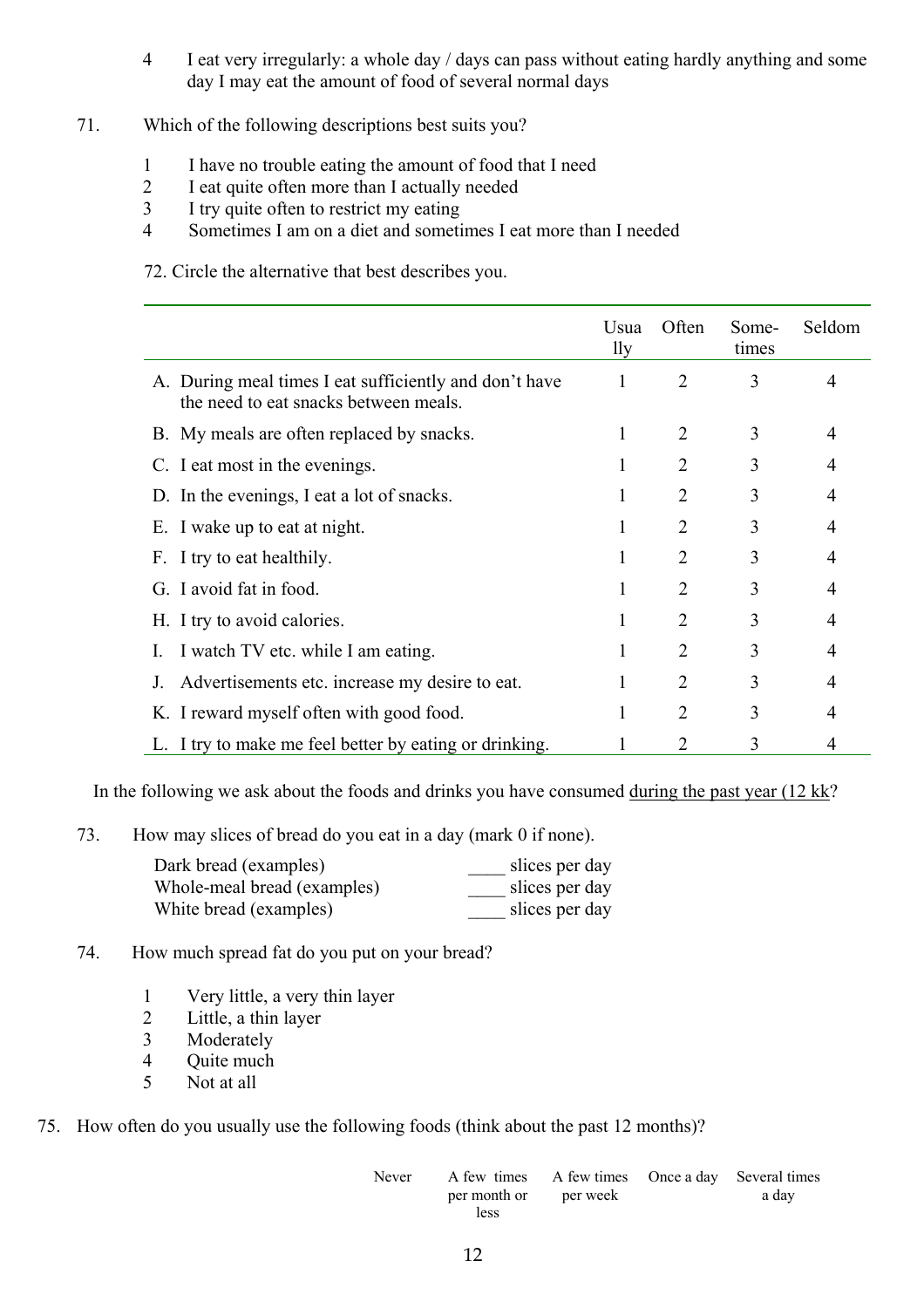| Potatoes, baked / mashed            | 1 | $\overline{2}$ | 3 | $\overline{4}$ | 5 |
|-------------------------------------|---|----------------|---|----------------|---|
| Potatoes, fried, french fries       | 1 | $\overline{2}$ | 3 | $\overline{4}$ | 5 |
| Rice or pasta                       | 1 | $\overline{2}$ | 3 | 4              | 5 |
|                                     |   |                |   |                |   |
| Porridge, musli, cereals            | 1 | $\overline{2}$ | 3 | $\overline{4}$ | 5 |
|                                     |   |                |   |                |   |
| Yoghurt                             | 1 | $\overline{2}$ | 3 | $\overline{4}$ | 5 |
| Cheese, low fat (examples)          |   | $\overline{2}$ | 3 | $\overline{4}$ | 5 |
| Cheese, high fat (examples)         | 1 | $\overline{2}$ | 3 | 4              | 5 |
|                                     |   |                |   |                |   |
| Fish (in foods or in cold cuts)     | 1 | $\overline{2}$ | 3 | $\overline{4}$ | 5 |
| Chicken (in foods or in cold cuts)  | 1 | $\overline{2}$ | 3 | 4              | 5 |
| Meats (in foods or in cold cuts)    | 1 | $\overline{2}$ | 3 | $\overline{4}$ | 5 |
| Sausages (in foods or in cold cuts) | 1 | $\overline{2}$ | 3 | $\overline{4}$ | 5 |
| Eggs (boiled, fried, in omelettes)  | 1 | $\overline{2}$ | 3 | 4              | 5 |
|                                     |   |                |   |                |   |
| Fresh vegetables                    | 1 | $\overline{2}$ | 3 | $\overline{4}$ | 5 |
| Cooked vegetables                   | 1 | $\overline{2}$ | 3 | 4              | 5 |
| Fruits                              |   |                |   |                |   |
| <b>Berries</b>                      | 1 | $\overline{2}$ | 3 | $\overline{4}$ | 5 |
| Sweet pastries, ice cream, etc.     | L | $\overline{2}$ | 3 | 4              | 5 |
| Chocolate                           |   | 2              | 3 | 4              | 5 |
| Other candy                         | 1 | $\overline{2}$ | 3 | 4              | 5 |
|                                     |   |                |   |                |   |
| Salty snacks (chips, popcorn, nuts) | 1 | 2              | 3 | $\overline{4}$ | 5 |
| Pizza                               | 1 | $\overline{2}$ | 3 | $\overline{4}$ | 5 |
| Hamburgers                          | 1 | $\overline{2}$ | 3 | 4              | 5 |
| Fried food                          | 1 | $\overline{2}$ | 3 | $\overline{4}$ | 5 |
| Creamy foods                        | 1 | $\overline{2}$ | 3 | 4              | 5 |
| Salad dressing                      | 1 | $\overline{2}$ | 3 | $\overline{4}$ | 5 |

# 76. How often do you usually use the following drinks?

|                                        | Never | per month or<br>less | A few times A few times Once a day<br>per week | Several times<br>a day |
|----------------------------------------|-------|----------------------|------------------------------------------------|------------------------|
| Skim milk or sour milk                 |       |                      | $\mathbf{R}$                                   |                        |
| 1-1.5% milk or sour milk<br>(examples) |       |                      | $\mathcal{R}$                                  |                        |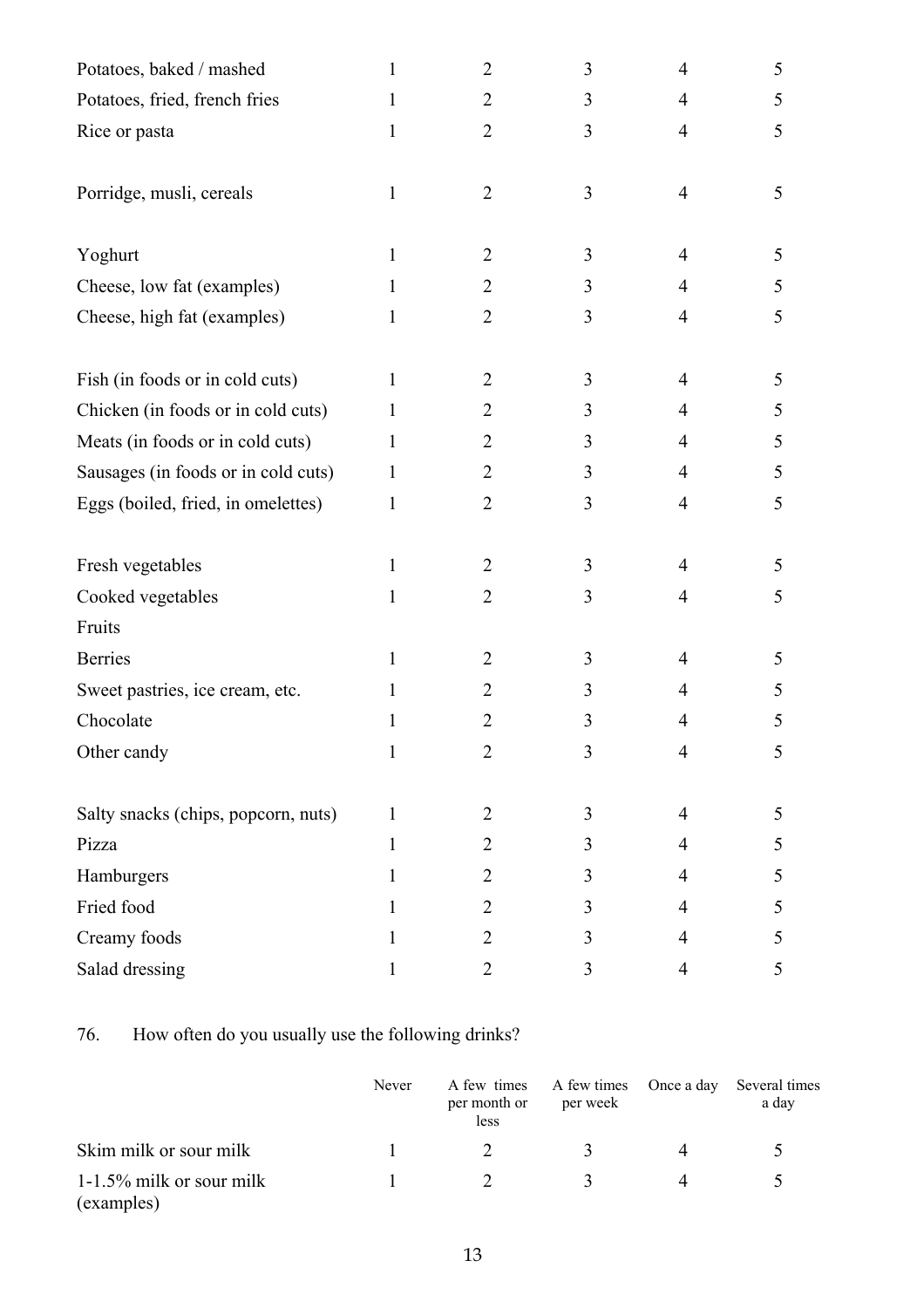| Whole milk or sour milk<br>(examples) |               | 4 |  |
|---------------------------------------|---------------|---|--|
| Juice                                 |               | 4 |  |
| Regular soft drinks                   |               | 4 |  |
| Diet soft drinks                      | $\mathcal{D}$ | 4 |  |
| Coffee                                |               |   |  |
| Tea                                   | $\bigcap$     |   |  |

77. How often do you usually use the following dietary fats (on bread, in cooking, in baking)?

|                                                | Never | A few times<br>per month or<br>less | A few times<br>per week | Once a day | Several times<br>a day |
|------------------------------------------------|-------|-------------------------------------|-------------------------|------------|------------------------|
| <b>Butter</b>                                  |       |                                     |                         |            |                        |
| Butter-vegetable oil-mixture<br>(examples)     |       |                                     |                         | 4          |                        |
| Margarine, fat content under 65%<br>(examples) |       | 2                                   |                         | 4          |                        |
| Margarine, fat content 70-80%<br>(examples)    |       | 2                                   | 3                       | 4          |                        |
| Vegetable-stanol spread (Benecol)              |       | $\mathcal{D}_{\mathcal{L}}$         |                         | 4          |                        |
| Oil                                            |       |                                     |                         |            |                        |

78. Next we ask you to compare yourself with your co-twin sibling. Think about the past 12 months. Which of you: you or your co-twin usually

|                                                                                             | I | My twin<br>sibling | No notable<br>difference<br>between us | I cannot<br>say |
|---------------------------------------------------------------------------------------------|---|--------------------|----------------------------------------|-----------------|
| Eats more regularly                                                                         |   | 2                  | 3                                      |                 |
| Eats more snacks                                                                            |   | 2                  |                                        |                 |
| Eats more (on the whole)                                                                    |   | 2                  |                                        |                 |
| Eats more slowly                                                                            |   | 2                  | 3                                      |                 |
| Selects food more according to healthiness                                                  |   | 2                  | 3                                      |                 |
| Eats more fatty foods (incl. e.g. sandwiches)                                               |   | 2                  | 3                                      |                 |
| Eats more fatty sweets (chocolate, pastries, ice)                                           |   |                    |                                        |                 |
| cream)                                                                                      |   | 2                  | 3                                      |                 |
| Eats more sweets (candies or jellies)                                                       |   | 2                  | 3                                      |                 |
| Is more worried about appearance                                                            |   | 2                  | 3                                      |                 |
| Goes on diets more often                                                                    |   | 2                  | 3                                      |                 |
| Exercises more                                                                              |   | 2                  |                                        |                 |
| Walks instead of taking a car or elevator, or<br>makes other 'active' choices in daily life |   |                    | 3                                      |                 |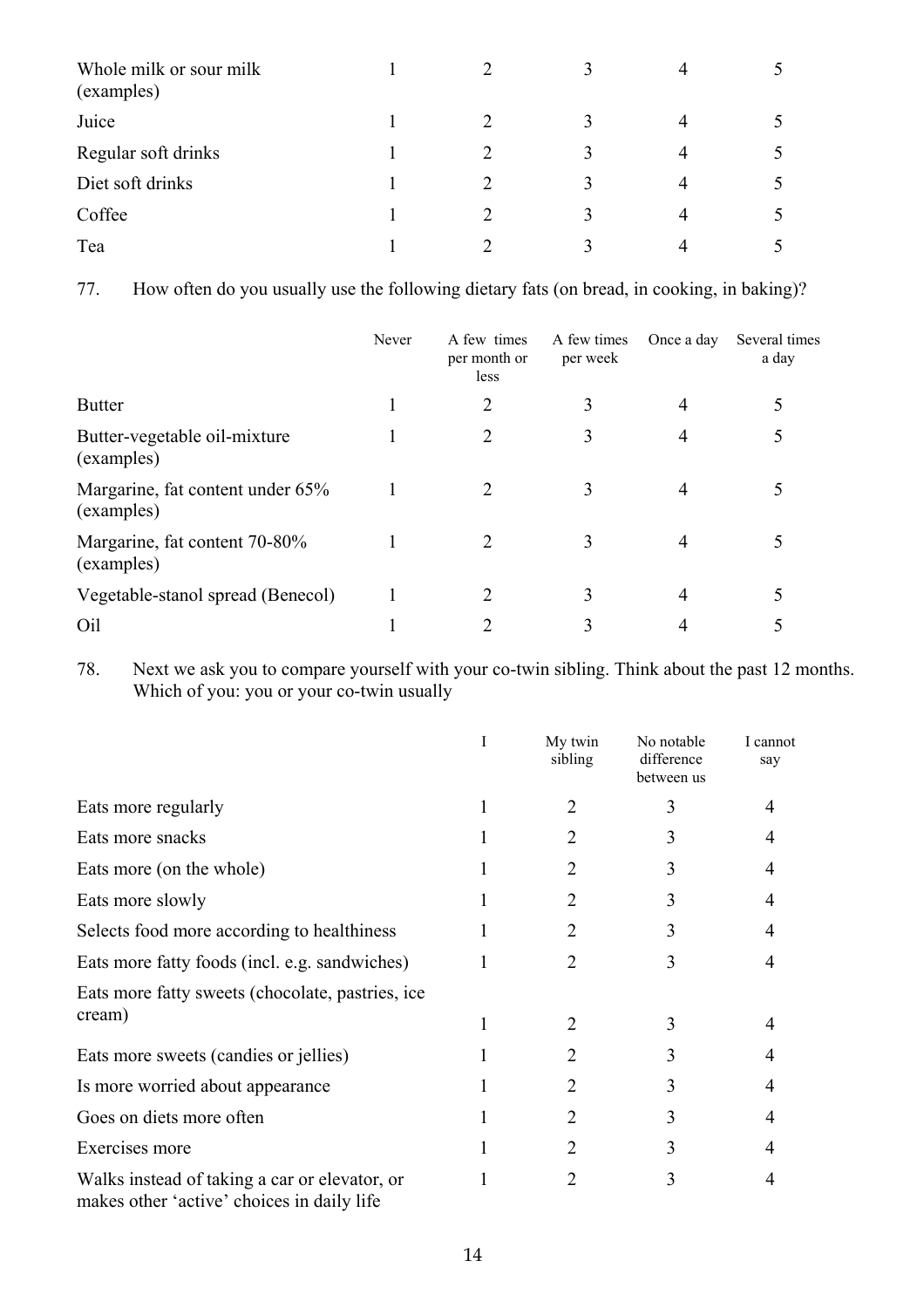| Makes more movement during normal non-        |  |  |
|-----------------------------------------------|--|--|
| exercise activities ( <i>i.e. fidgeting</i> ) |  |  |

### **SMOKING**

- 79. Which of the following describes your smoking habits best?
	- 1 I smoke <u>at least</u> 20 cigarettes a day
	- 2 I smoke 10-19 cigarettes a day
	- 3 I smoke at most 9 cigarettes a day
	- 4 I smoke once a week or more often but not daily
	- 5 I smoke less than once a week
	- 6 I have quit smoking
	- 7 I have never somked
	- 80. Do you smoke cigars, cigarillos or pipe?
		- 1 never
		- 2 occasionally
		- 3 regularly
	- 81. Have you ever tried taking snuff?
		- 1 No
		- 2 I have tried once
		- 3 I have taken snuff 2-50 times
		- 4 I have taken snuff more than 50 times
		- 5 I take snuff regularly
	- 82. Have you ever used hash, marijuana or other drugs or sniffed glue?
		- 1 No
		- $2 \qquad 1-3 \text{ times}$
		- 3 4-9 times
		- 4 10-19 times
		- $5 > 20$  times

#### SATISFACTION WITH LIFE

- 83. Do you feel that your life right now is...
	- 1 very interesting<br>2 fairly interesting
	- fairly interesting
	- 3 fairly boring
	- 4 very boring
	- 5 I don't know
- 84. Do you feel that your life right now is...
	- 1 very happy
	- 2 fairly happy
	- 3 fairly unhappy
	- 4 very unhappy
	- 5 I don't know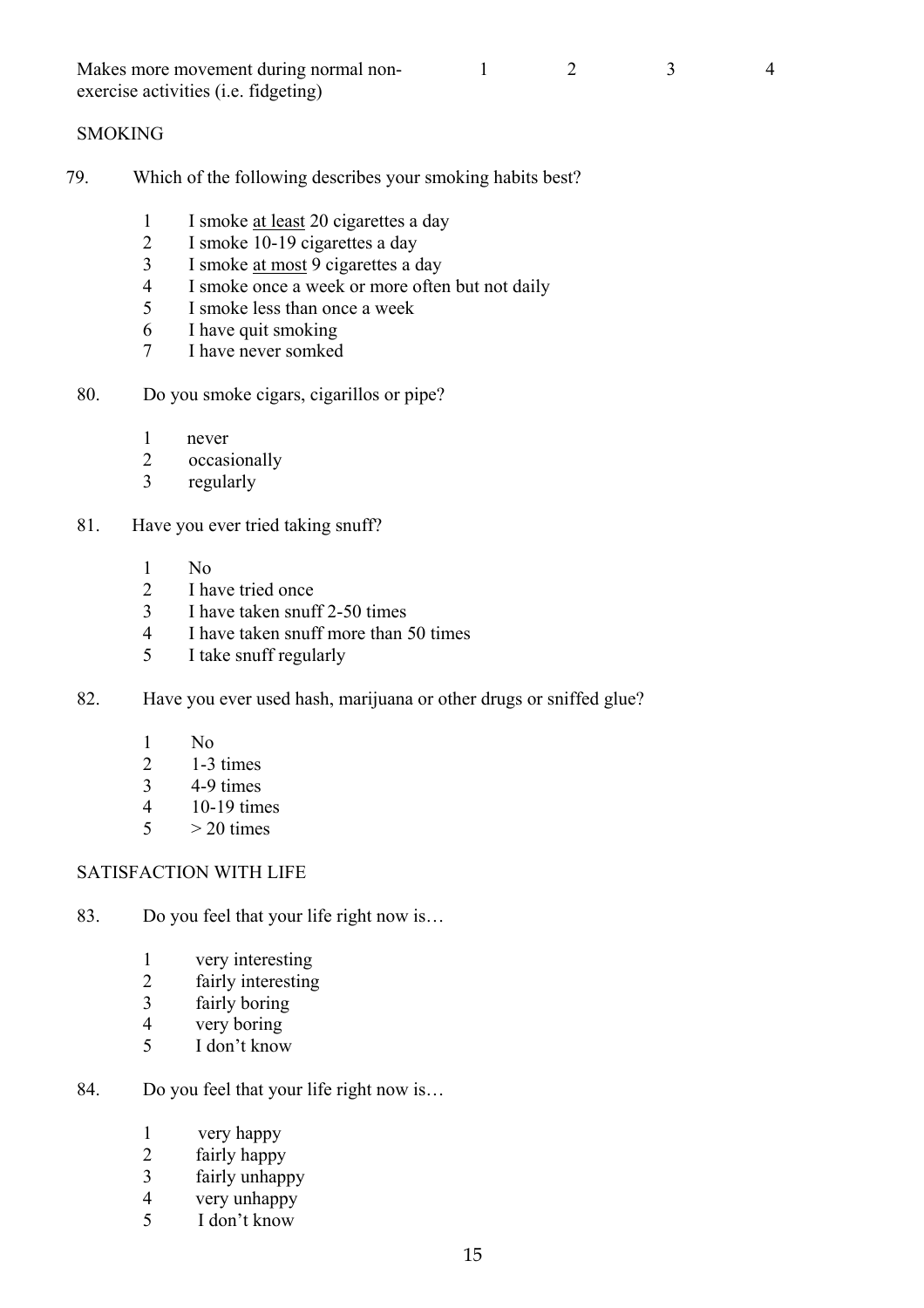- 85. Do you feel that your life right now is...
	- 1 very easy
	- 2 fairly easy
	- 3 fairly hard
	- 4 very hard
	- 5 I don't know
- 86. Do you feel that you are right now…
	- 1 very lonely
	- 2 fairly lonely
	- $\frac{3}{4}$  not at all lonely
	- I don't know
- 87. Below is a list of consequences that may happen when people drink alcohol.

Please indicate how often during the past 12 months you have experienced each consequence or something similar while drinking or as a consequence of drinking alcohol.

| <b>HOW OFTEN?</b>                                                                    | Never | Rarely         | Sometimes | Quite often |
|--------------------------------------------------------------------------------------|-------|----------------|-----------|-------------|
| A Made someone feel ashamed or embarrassed                                           | 1     | $\overline{2}$ | 3         | 4           |
| <b>B</b> Neglected your duties                                                       | 1     | 2              | 3         | 4           |
| Family member or friends have avoided you<br>C                                       | 1     | $\overline{2}$ | 3         | 4           |
| D You felt you had to drink more than usual to achieve<br>the same effect            | 1     | $\overline{2}$ | 3         | 4           |
| E Tried to limit your alcohol consumption by drinking<br>at certain times only       | 1     | 2              | 3         | 4           |
| Felt wretched because you cut down or stopped<br>$\mathbf{F}$<br>drinking altogether | 1     | $\overline{2}$ | 3         | 4           |
| G Found that your character had changed                                              | 1     | $\overline{2}$ | 3         | 4           |
| H Felt that alcohol was a problem for you                                            | 1     | 2              | 3         | 4           |
| I Tried to cut down drinking or give it up altogether                                | 1     | $\overline{2}$ | 3         | 4           |
| Continued drinking despite a promise to yourself to<br>$\bf{J}$<br>stop              | 1     | 2              | 3         | 4           |
| K Thought you would go mad                                                           | 1     | 2              | 3         | 4           |
| L Things went badly when you were drinking                                           | 1     | $\overline{2}$ | 3         | 4           |
| M Felt physically or mentally dependent on alcohol                                   | 1     | $\overline{2}$ | 3         | 4           |

### HOW MANY TIMES?

|                                                                          | None | 1-2<br>times | $3 - 5$<br>times | More<br>than 5<br>times |
|--------------------------------------------------------------------------|------|--------------|------------------|-------------------------|
| ∥ N You got into a fight, behaved yourself improperly or<br>did mischief |      |              |                  |                         |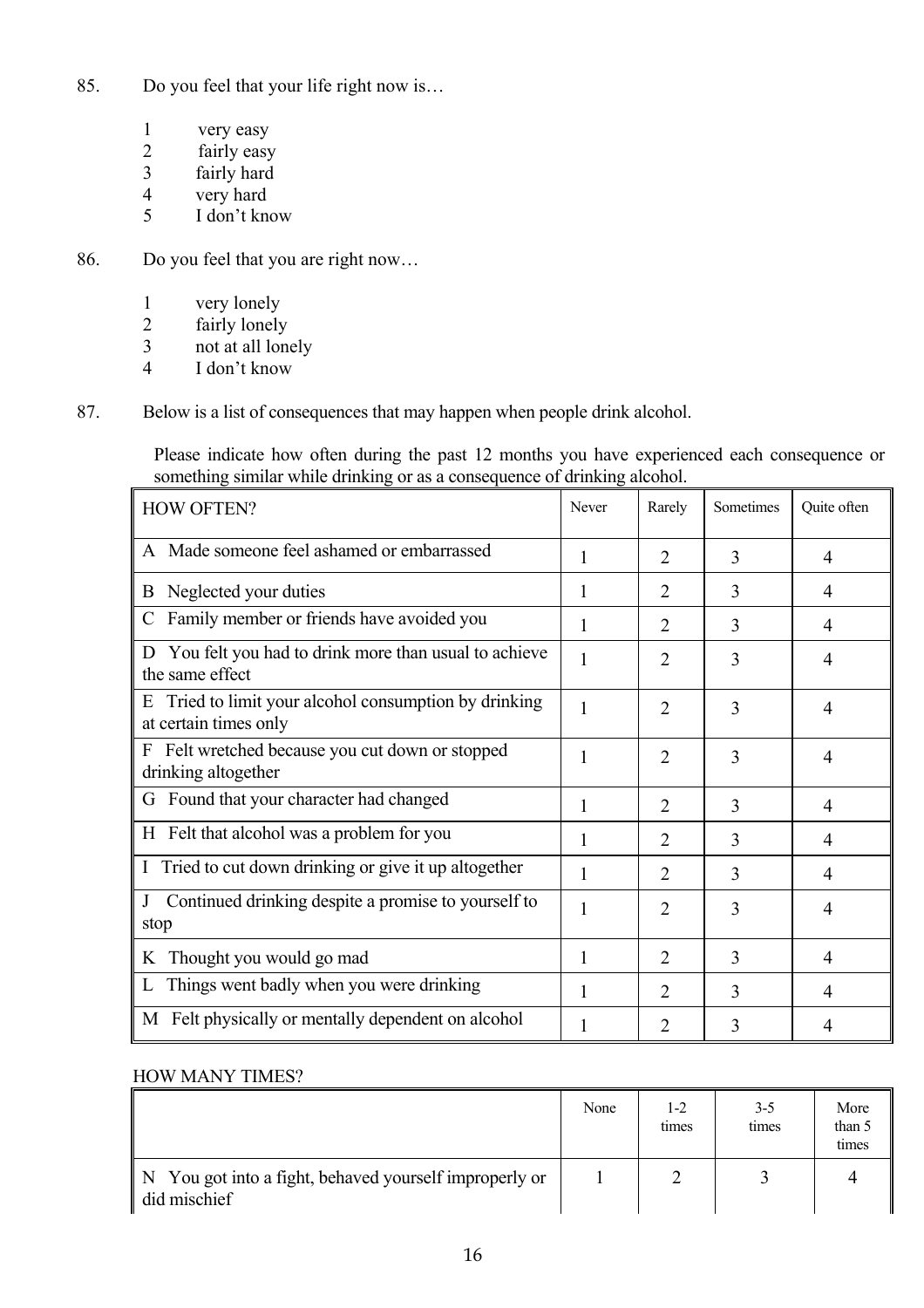| O You spent too much money on alcohol so you could<br>not afford something you wanted         |                             |   |  |
|-----------------------------------------------------------------------------------------------|-----------------------------|---|--|
| You went to work or school when you were drunk<br>P                                           | 2                           | 3 |  |
| Q You cut school or did not go to work                                                        |                             |   |  |
| R You found yourself in a place without remembering<br>how you got there                      | $\mathcal{D}_{\mathcal{L}}$ | 3 |  |
| You passed out or suddenly lost consciousness<br>S                                            |                             |   |  |
| T You got into a fight or an argument with your friend                                        |                             |   |  |
| U You got into a fight or an argument with your family<br>member                              | っ                           |   |  |
| V Your friends or acquaintances encouraged you to<br>stop drinking or at least to cut it down | 2                           |   |  |

# *NYKYVOINTISI*

*88. Seuraavaksi haluaisimme kysyä terveydentilastasi ja suoriutumisestasi viimeisen kuukauden aikana. Ole hyvä ja vastaa kaikkiin kysymyksiin valitsemalla se vaihtoehto, joka parhaiten vastaa tilannettasi.* 

*Vertaa vointiasi viimeisen kuukauden aikana siihen, mitä se on tavallisesti.* 

|                                                  | <b>Better</b><br>than usual | Same as<br>usual | Less<br>than<br>usual | Much less<br>than usual |
|--------------------------------------------------|-----------------------------|------------------|-----------------------|-------------------------|
| A Have you recently been able to concentrate on  |                             |                  |                       |                         |
| whatever you're doing?                           |                             |                  |                       |                         |
| Have you recently been feeling on the whole<br>B |                             |                  |                       |                         |
| you were doing things well?                      |                             |                  |                       |                         |
| C Have you recently felt capable of making       |                             |                  |                       |                         |
| decisions about things?                          |                             |                  |                       |                         |
| Have you recently been able to face up to<br>D   |                             |                  |                       |                         |
| your problems?                                   |                             |                  |                       |                         |

|                                                            | Not at<br>all | No more<br><i>than usual</i> | Rather more<br>than usual | Much mor<br>than usua |
|------------------------------------------------------------|---------------|------------------------------|---------------------------|-----------------------|
| Have you recently lost much sleep over worry?<br>E         |               |                              | 3                         |                       |
| Have you recently felt you're just not able to make a<br>F |               |                              |                           |                       |
| start on anything?                                         |               |                              |                           |                       |
| Have you recently felt constantly under strain?<br>G,      |               |                              | 3                         |                       |
| Have you recently felt that you couldn't overcome<br>H.    |               |                              |                           |                       |
| your difficulties?                                         |               |                              |                           |                       |
| Have you recently found everything getting on top of       |               |                              | 3                         |                       |
| you?                                                       |               |                              |                           |                       |
| Have you recently been feeling unhappy and                 |               | C                            |                           |                       |
| depressed?                                                 |               |                              |                           |                       |
| K Have you recently been losing confidence in<br>yourself? |               |                              |                           |                       |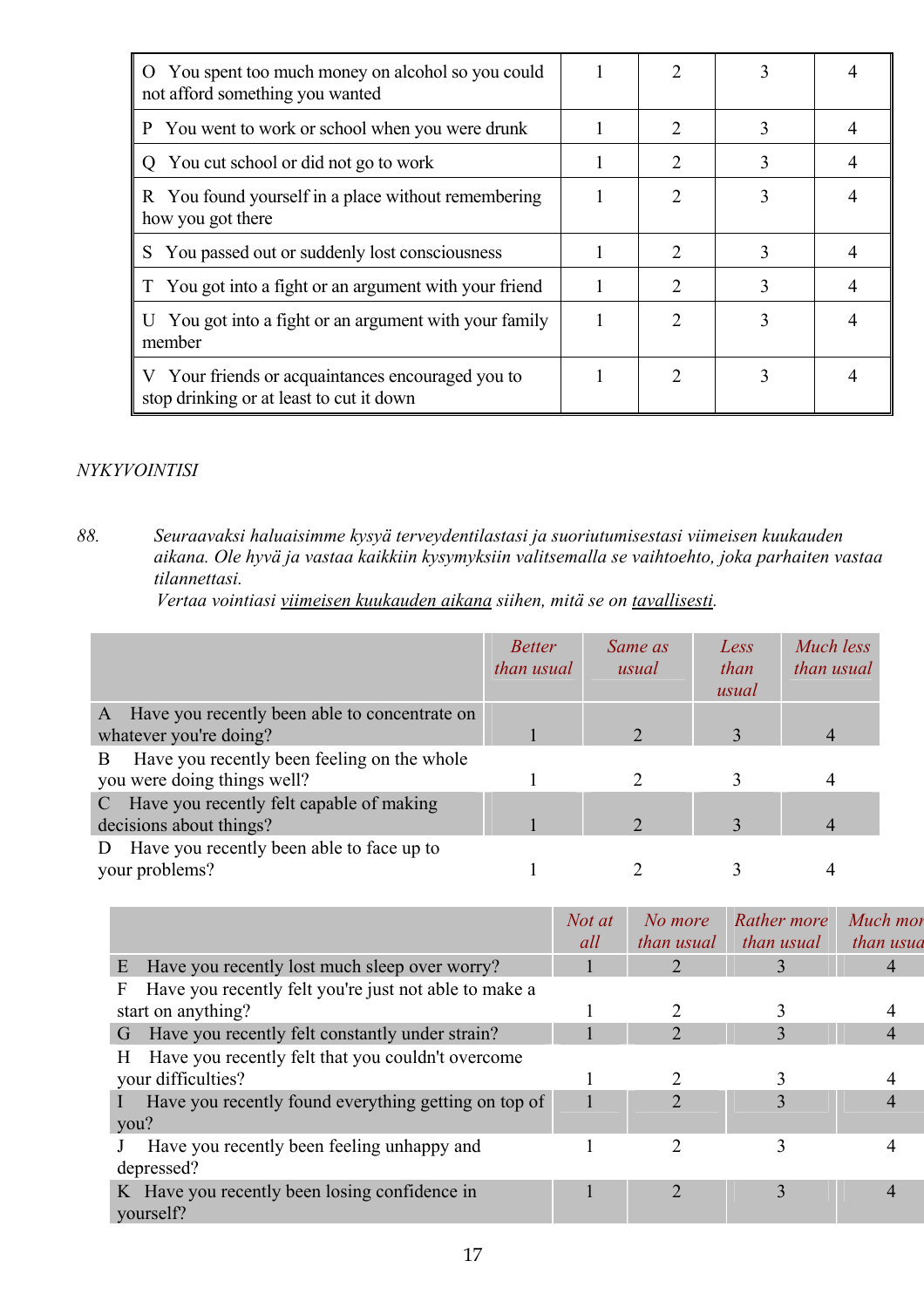|                                                                                                  | Not at<br>all | No more<br>than usual | Rather more<br>than usual | Much mor<br>than usua |
|--------------------------------------------------------------------------------------------------|---------------|-----------------------|---------------------------|-----------------------|
| Have you recently been thinking of yourself as a<br>worthless person?                            |               |                       |                           |                       |
| M Have you recently been feeling nervous and strung<br>up all the time?                          |               |                       |                           |                       |
| N Have you recently found at times you couldn't do<br>anything because your nerves were too bad? |               |                       |                           |                       |

|                                                                          | More so<br>than usual | <i>About same</i> | Less so<br>than usual | Much l<br>than us |
|--------------------------------------------------------------------------|-----------------------|-------------------|-----------------------|-------------------|
|                                                                          |                       | as usual          |                       |                   |
| O Have you recently felt that you are playing a useful<br>part in things |                       |                   |                       | $\overline{4}$    |
| Have you recently been able to enjoy your normal                         |                       |                   |                       |                   |
| day-to-day activities?                                                   |                       |                   |                       |                   |
| Q Have you recently been getting out of the house as                     |                       |                   |                       |                   |
| much as usual?                                                           |                       |                   |                       | 4                 |
| R Have you recently been feeling reasonably happy,                       |                       |                   |                       |                   |
| all things considered?                                                   |                       |                   |                       |                   |

## 89. Have you recently been taking things hard?

- 1 not at all
- 2 not harder than usual
- 3 somewhat harder than usual
- 4 much harder than usual

# 90. Have you recently been satisfied with the way you've carried out your task?

- 1 more satisfied than usual
- 2 just as satisfied
- 3 less satisfied as usual
- 4 much less satisfied as usual

# 91. Have you recently been managing to keep yourself busy and occupied?

- 1 more than usual<br>2 iust as busy
- just as busy
- 3 less busy
- 4 much less busy

### 92. Are you satisfied with:

|                                       | Comp<br>letely | Mostly                      | Somewhat | Mostly<br>not | Not at<br>all |
|---------------------------------------|----------------|-----------------------------|----------|---------------|---------------|
| A. leisure time at home               |                |                             |          |               |               |
| B. leisure time outside home          |                |                             | 3        | 4             |               |
| C. success at work and in the studies |                | $\mathcal{D}_{\mathcal{L}}$ |          |               |               |
| D. the relationship with your co-twin |                |                             |          |               |               |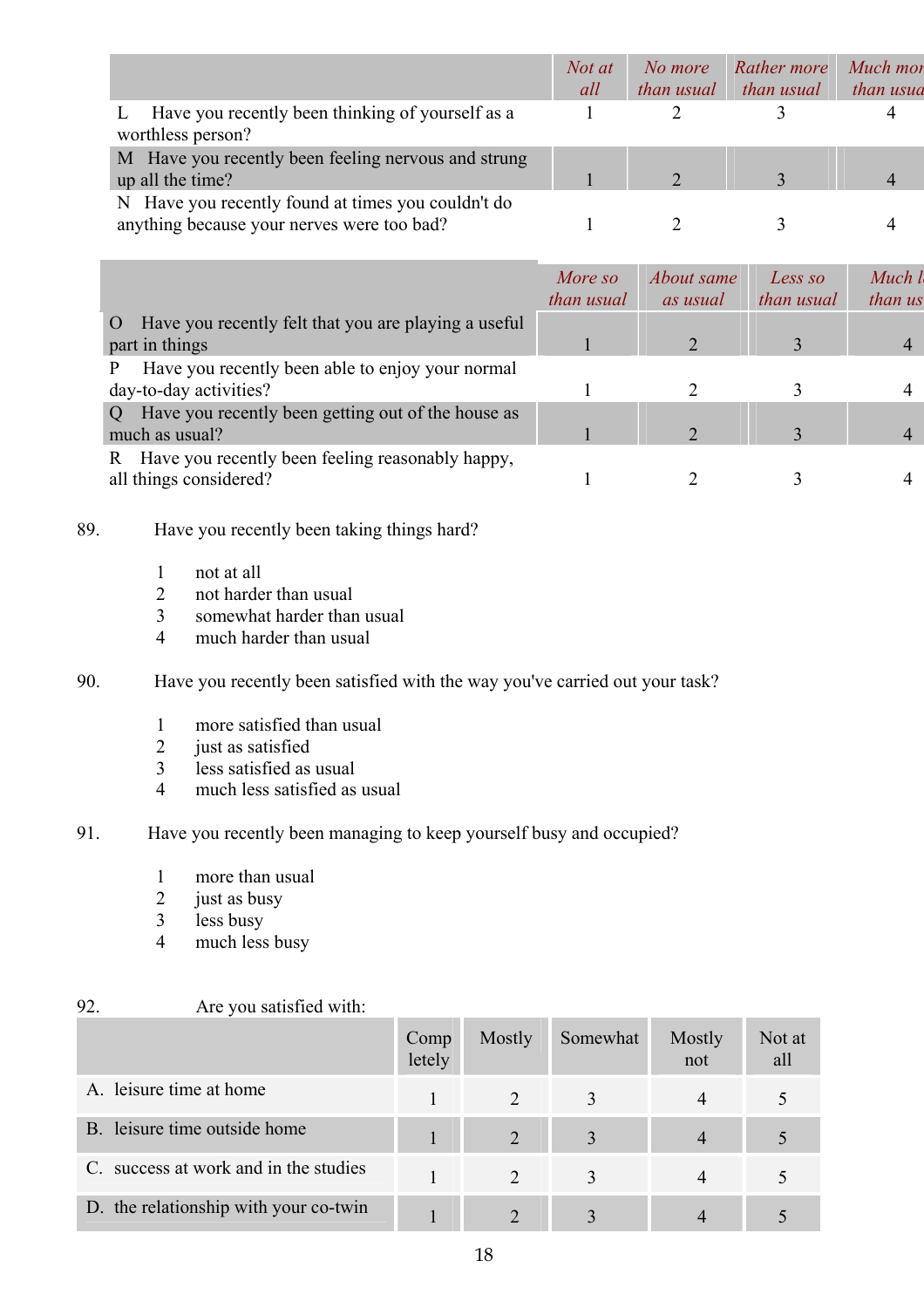|                                       | Comp<br>letely | Mostly | Somewhat | Mostly<br>not  | Not at<br>all |
|---------------------------------------|----------------|--------|----------|----------------|---------------|
| E. the relationship with your mother  |                |        |          |                |               |
| F. the relationship with your father  |                |        |          | $\overline{4}$ |               |
| G. the relationship with your partner |                |        |          |                |               |

### RELIGIOUSNESS

- 93. How important do you think religiousness is in your life?
	- 1 very important
	- 2 important
	- 3 not very important
	- 4 not at all important
	- 5 cannot say
- 94. Not counting weddings, funerals and baptism how often do you go to church or other religious events?
	- 1 once a week
	- 2 once a month
	- 3 once a year
	- 4 less often
	- 5 not at all
- 95. How important to you is the religious faith your girl-/boyfriend or the faith your close friends?
	- 1 very important
	- 2 important
	- 3 not very important
	- 4 not at all important
	- 5 cannot say

TÄHÄN LOPPUVAT KYSYMYKSET. PYYDÄMME SINUA VIELÄ YSTÄVÄLLISESTI TARKISTAMAAN, ETTÄ OLET VASTANNUT KYSYMYKSIIN ANNETTUJEN OHJEIDEN **MUKAISESTI** 

Tutkimuksen edetessä saattaa tulla aihetta lisäkysymyksiin tai kysymyksen tarkennukseen. Olisimme kiitollisia, jos voisit antaa puhelinnumeron, josta voimme tarvittaessa tavoittaa sinut ja ajankohdan, joka parhaiten sopii.

Puhelinnumero: \_\_\_\_\_\_\_\_\_\_- \_\_\_\_\_\_\_\_\_\_\_\_\_\_\_\_\_\_\_\_\_\_\_\_\_

Sopivin puhelinaika: \_\_\_\_\_\_\_\_\_\_\_\_\_\_\_\_\_\_\_\_\_\_\_\_\_\_\_\_\_\_\_\_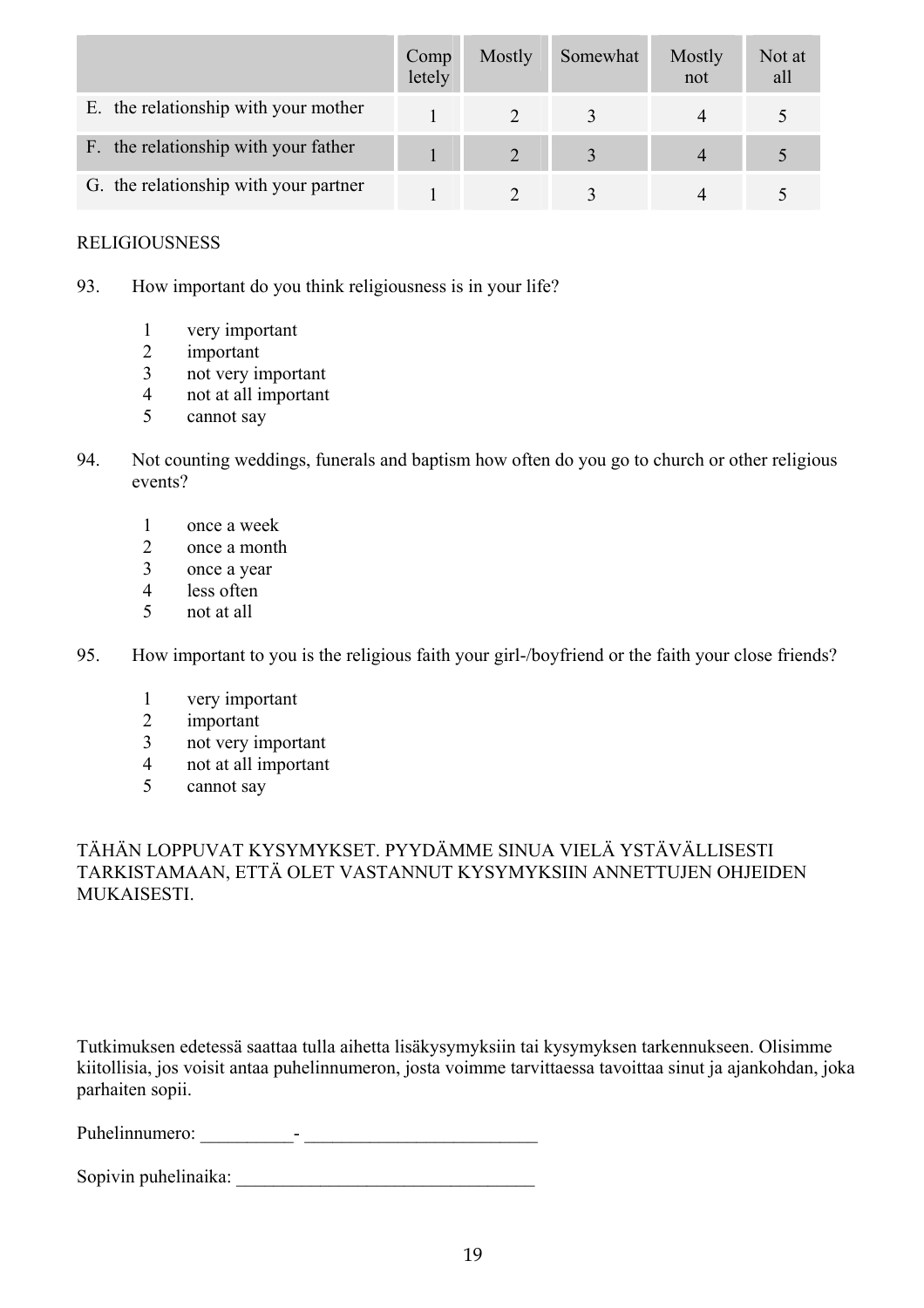Please measure your waist with the enclosed tapemeasure. Measure your waist at the narrowest part of the torso. If you cannot find the narrowest part, place the measure at the point half-way between your lowest ribs (A) and the upper margin of your hip bone (B), as shown in the picture.

My waist circumference is \_\_\_\_\_ cm.